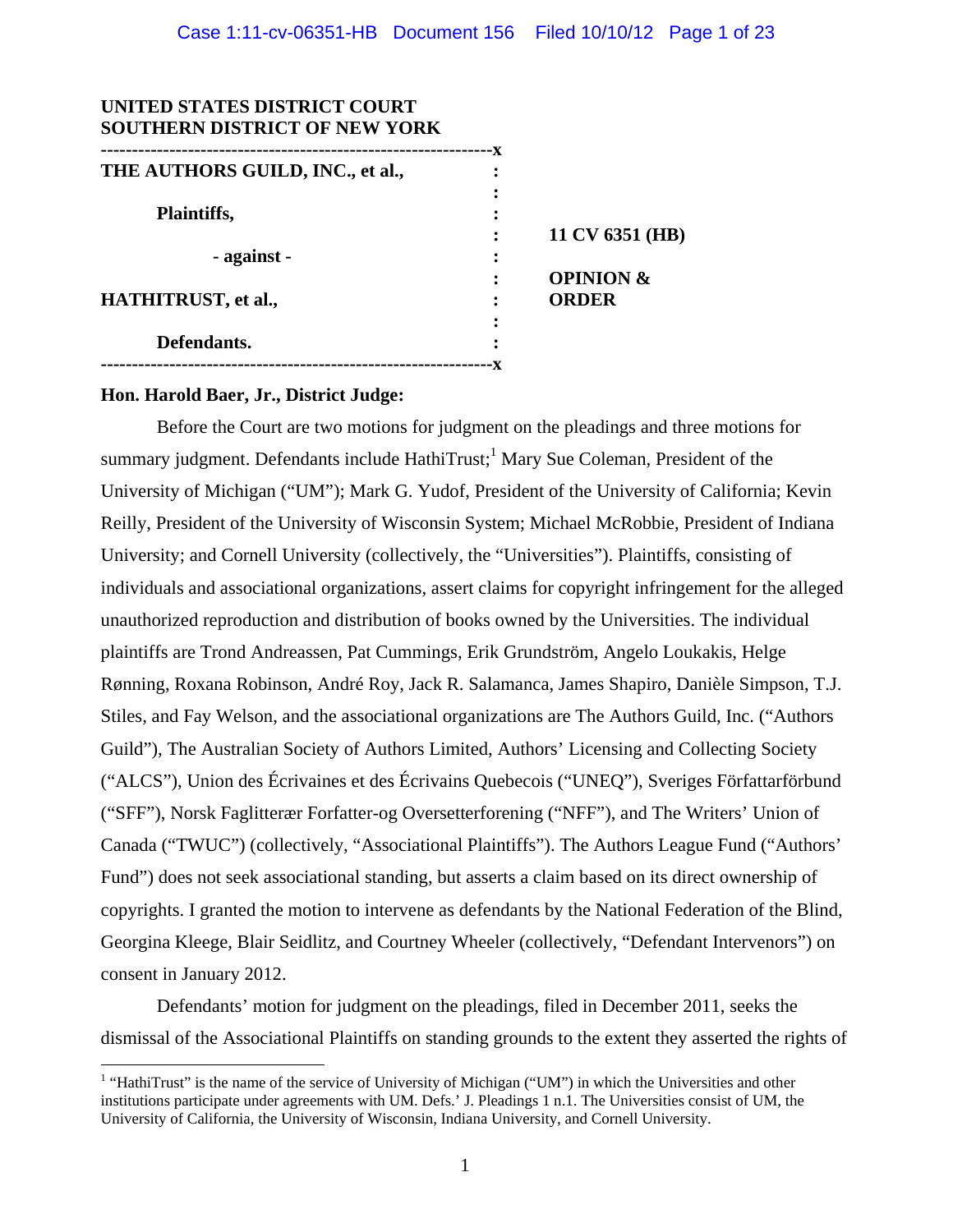#### Case 1:11-cv-06351-HB Document 156 Filed 10/10/12 Page 2 of 23

their members and sought dismissal of claims involving the Orphan Works Project ("OWP") as not ripe for adjudication. For the reasons set forth below, Defendants' motion for judgment on the pleadings is GRANTED in part and DENIED in part. Plaintiffs' motion for judgment on the pleadings insofar as it seeks a ruling that fair use and other defenses are unavailable to the Defendants as a matter of law is DENIED. In June 2012, Defendants, Defendant Intervenors and Plaintiffs each filed motions for summary judgment. Defendants' and Defendant Intervenors' motions for summary judgment are GRANTED, and Plaintiffs' motion for summary judgment is DENIED.

Also before the Court are two unopposed motions for leave to file briefs as amici, brought by the American Library Association, Association of College and Research Libraries, and Association of Research Libraries (the "Library Amici"), and the Digital Humanities and Law Scholars (the "Digital Humanities Amicus"). Both motions are GRANTED.<sup>2</sup>

# **BACKGROUND<sup>3</sup>**

 Defendants have entered into agreements with Google, Inc. ("Google"), that allow Google to create digital copies of works in the Universities' libraries in exchange for which Google provides digital copies to Defendants (the "Mass Digitization Project" or "MDP"). Compl. ¶ 1–2; Pls.' 56.1 ¶ 62; Defs.' 56.1 ¶¶ 30–31.<sup>4</sup> The HathiTrust partnership is in the process of creating "a shared digital repository that already contains almost 10 million digital volumes, approximately 73% of which are protected by copyright." Compl. ¶ 2; *see also* Pls.' 56.1 ¶ 77; Defs.' 56.1 ¶ 42. After digitization, Google retains a copy of the digital book that is available through Google Books, an online system through which Google users can search the content and view "snippets" of the books. Compl. ¶ 51; Pls.' 56.1 ¶ 12. Google also provides a digital copy of each scanned work to the Universities, which includes scanned image files of the pages and a text file from the printed work. Compl. ¶ 52; Pls.' 56.1 ¶ 87; Defs.' 56.1 ¶ 30. According to Plaintiffs, this process effectively creates two reproductions of the original. Compl. ¶ 52. After Google provides the Universities with digital copies of their works, the Universities then "contribute" these digital copies to the HathiTrust Digital Library ("HDL"). *Id.* ¶ 63. The Complaint alleges that in total, twelve unauthorized digital

<sup>&</sup>lt;sup>2</sup> Courts have discretion to allow amicus briefs. *Jamaica Hosp. Med. Ctr., Inc. v. United Health Grp., Inc., 584 F. Supp.* 2d 489, 497 (E.D.N.Y. 2008). Although Plaintiffs initially did not consent to the filing by the Digital Humanities Amicus, at oral argument they stated that they had no objection. Aug. 6, 2012 Tr. 3:5–6.

 $3$  Because I have before me both motions for judgment on the pleadings and motions for summary judgment, I cite to both the Complaint and the parties' Rule 56.1 Statements, where appropriate.

<sup>&</sup>lt;sup>4</sup> References to the "Complaint" are to the first amended complaint.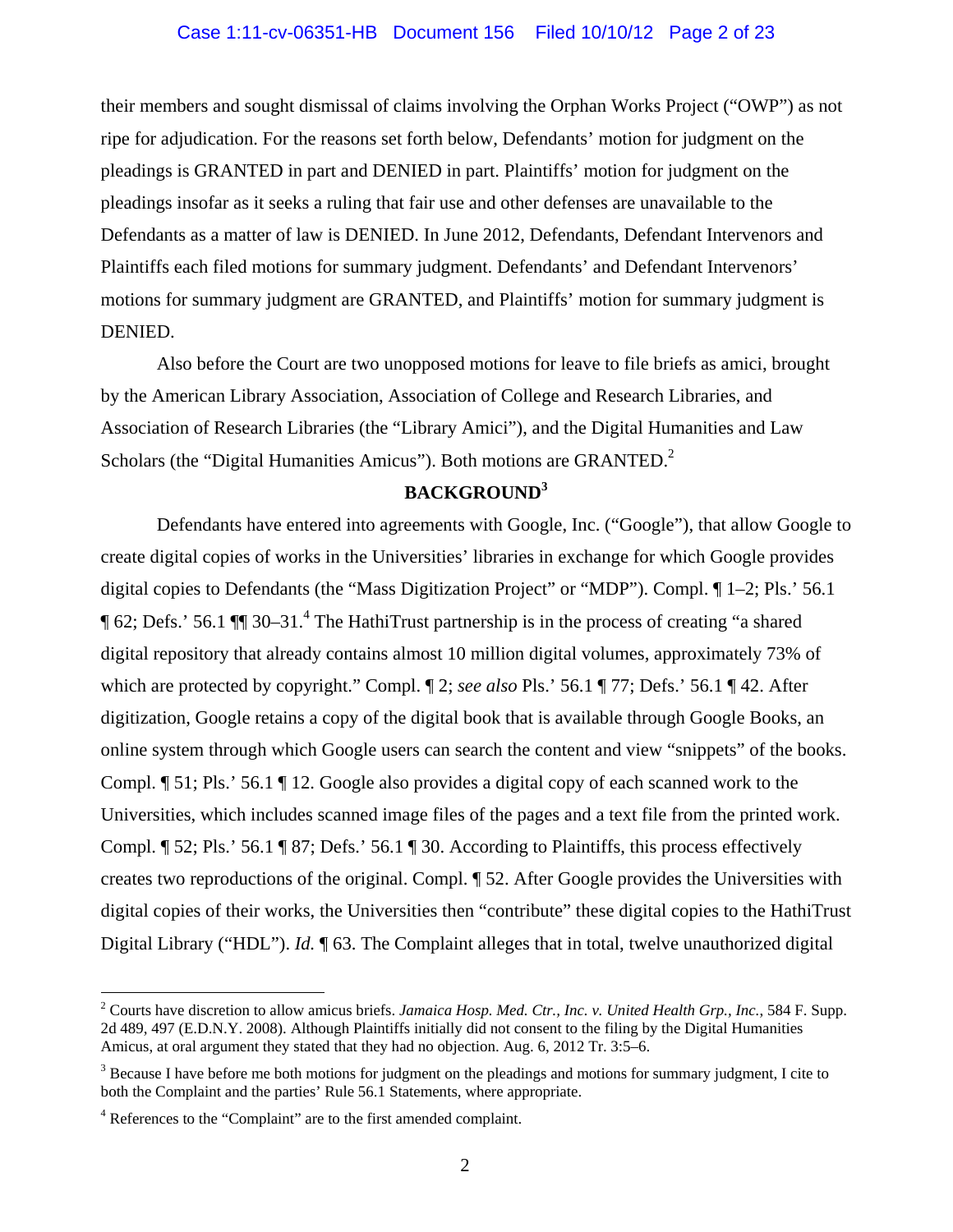#### Case 1:11-cv-06351-HB Document 156 Filed 10/10/12 Page 3 of 23

copies are created during this digitization process. *Id.* ¶ 72. Google's use of the digital works is the subject of a separate lawsuit.

For works with known authors, Defendants use the works within the HDL in three ways: (1) full-text searches; (2) preservation; and (3) access for people with certified print disabilities. Defs.' 56.1 ¶ 48. The full-text search capabilities allow users to search for a particular term across all the works within the HDL. *Id.* ¶ 49. For works that are not in the public domain or for which the copyright owner has not authorized use, the full-text search indicates only the page numbers on which a particular term is found and the number of times the term appears on each page. *Id.* ¶ 50.

In an eloquent oral argument by Mr. Goldstein<sup>5</sup> as well as in Mr. Kerscher's<sup>6</sup> declaration, Defendant Intervenors spelled out where blind scholars stood before digitalization: "Prior to the development of accessible digital books, the blind could access print materials only if the materials were converted to braille or if they were read by a human reader, either live or recorded." Kerscher Decl. ¶ 19; *see also* Aug. 6, 2012 Tr. 41:23–55:25. Absent a program like the MDP, print-disabled students accessed course materials through a university's disability student services office, but most universities are able to provide only reading that was actually required. Kerscher Decl. ¶¶ 32, 36. Print-disabled individuals read digital books independently through screen access software that allows text to be conveyed audibly or tactilely to print-disabled readers, which permits them to access text more quickly, reread passages, annotate, and navigate, just as a sighted reader does with text. *Id.* ¶¶ 20–21, 23. Since the digital texts in the HDL became available, print-disabled students have had full access to the materials through a secure system intended solely for students with certified disabilities. Wilkin Decl. ¶ 105. Many of these works have tables of contents, which allow print-disabled students to navigate to relevant sections with a screen reader just as a sighted person would use the table of contents to flip to a relevant portion. Kerscher Decl.  $\parallel$  34. In other words, academic participation by print-disabled students has been revolutionized by the HDL.

 Four of the HathiTrust Universities (all except Indiana University) have also agreed to participate in the OWP, an initiative to "identify and make available to University students, faculty and library patrons full copies of so-called 'orphan works'—works that are protected by copyright but whose rights holders theoretically cannot be located by procedures established by the

<sup>&</sup>lt;sup>5</sup> Daniel Goldstein of Brown Goldstein & Levy, LLP, attorney for the National Federation of the Blind.

<sup>&</sup>lt;sup>6</sup> George Kerscher, Ph.D., Senior Officer of Accessible Technology at Learning Ally (formerly known as Recording for the Blind & Dyslexic), which creates recorded copies of print materials for print-disabled persons, and Secretary General of the DAISY Consortium (Digital Accessible Information System) and President of the International Digital Publishing Forum (IDPF), which are international organizations that work to promote accessibility in electronic publishing.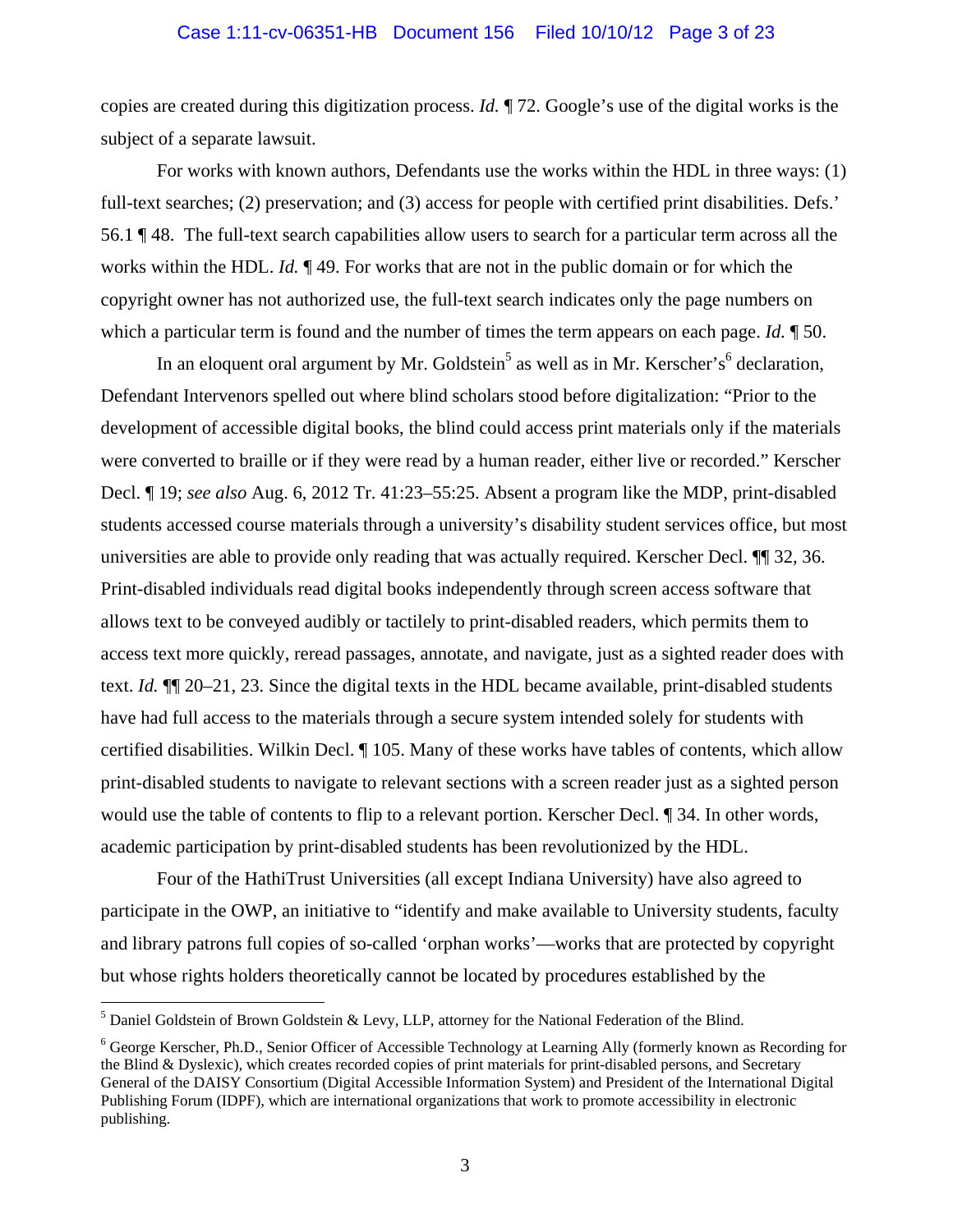## Case 1:11-cv-06351-HB Document 156 Filed 10/10/12 Page 4 of 23

HathiTrust." Compl. ¶ 3. The original process to determine which works would be included as orphan works ("Orphan Works") involved a decision as to whether a work was commercially available for sale, and if not, an attempt to contact the copyright holder. *Id.* ¶ 74; Pls.' 56.1 ¶ 114; Defs.' 56.1 ¶ 79. If that attempt failed, then HathiTrust would list the bibliographical information for the work on the HathiTrust Orphan Candidates webpage for ninety days, after which time the work would have become available for "Full view" on HathiTrust to UM students, professors, and other authenticated users and visitors to libraries at UM's campuses. Compl. ¶ 74; Pls.' 56.1 ¶ 114. UM intended to allow "access to orphan works for the purpose of online review, with the number of users permitted to view a given work limited at any one time to the number of copies held by the UM library." Defs.' 56.1 ¶ 81. Other schools subsequently announced participation in this project. Compl. ¶ 75. After the filing of the original complaint in this action, UM announced that the OWP would be temporarily suspended because the procedures used to identify Orphan Works had apparently allowed many works to make their way onto the Orphan Works Lists in error. *Id.* ¶ 78; Defs.' 56.1 ¶¶ 83–84. UM has not yet provided a new process for identifying Orphan Works, or even a timeline for when that might happen, "although it continues to study ways to improve the orphan identification process." Defs.' 56.1 ¶ 84.

By their Complaint, Plaintiffs seek (1) a declaration that the systematic digitization of copyrighted materials without authorization violates Sections 106 and 108 of the Copyright Act, (2) an injunction to prevent the reproduction, distribution, or display of Plaintiffs' or other copyrighted works except as provided by § 108, (3) an injunction to prohibit Defendants' provision of works to Google for digitization without authorization, (4) a declaration that the OWP will infringe the copyrights of Plaintiffs and others, (5) an injunction that prohibits Defendants from proceeding with the OWP, and (6) the impoundment of all unauthorized digital copies within Defendants' possession.

# **MOTIONS FOR JUDGMENT ON THE PLEADINGS I. DEFENDANTS' MOTION FOR JUDGMENT ON THE PLEADINGS**

 Defendants seek dismissal of the Associational Plaintiffs on standing grounds to the extent they assert the rights of their members. Defendants argue that the Associational Plaintiffs are precluded from representation of their members on both constitutional and statutory bases. The Associational Plaintiffs respond that they are ideally suited to represent the largely identical copyright claims of their members. Pls.' Opp'n to Defs.' J. Pleadings 4. They do not, however, address the crux of Defendants' argument, which is that the Copyright Act simply does not include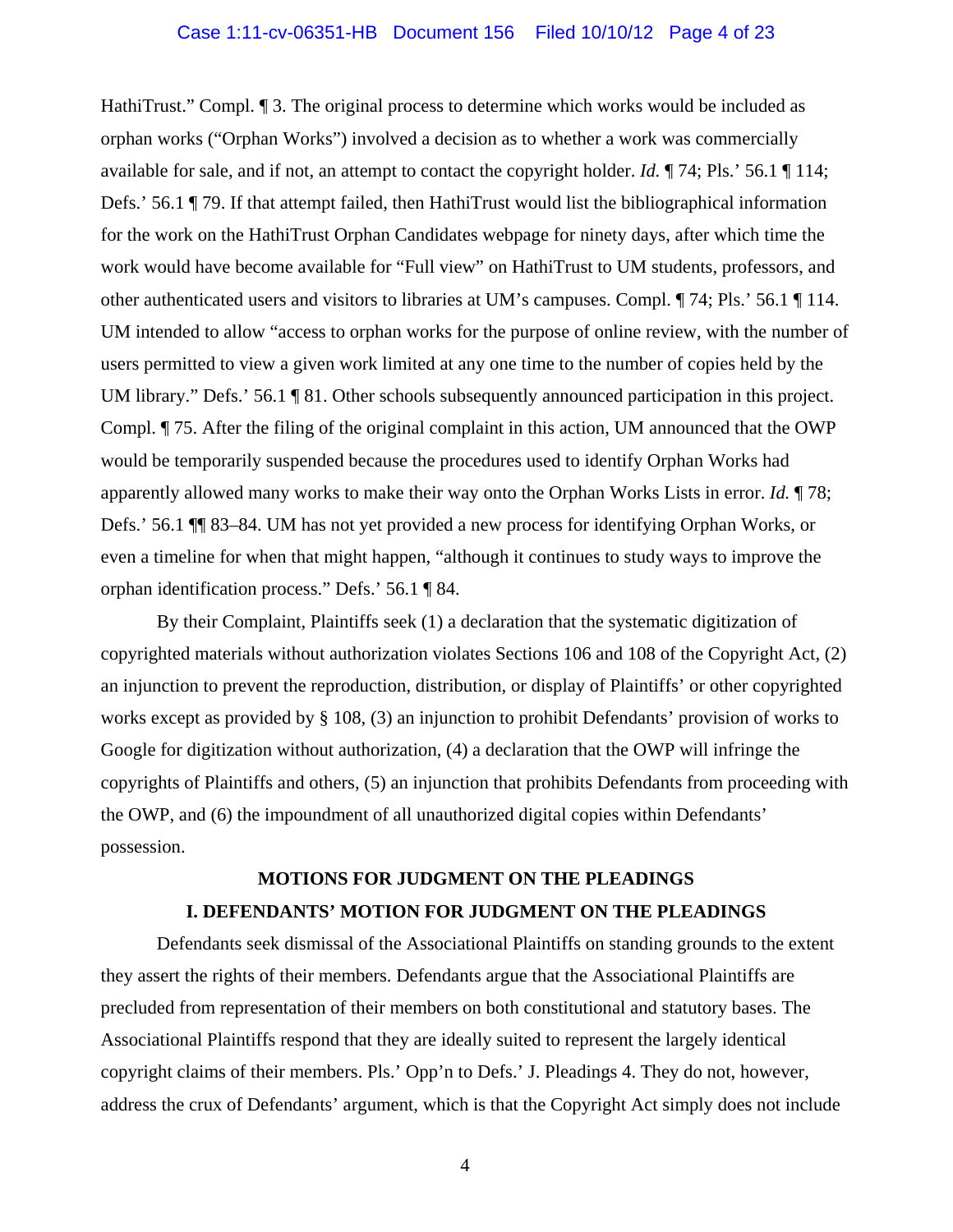this type of standing.<sup>7</sup> I hold that the Associational Plaintiffs have satisfied Article III standing requirements and that the issues pertaining to the rights of their members are therefore justiciable. As a matter of statutory standing under the Copyright Act, however, the domestic Associational Plaintiffs are precluded from enforcing those rights. The issue of statutory standing for the foreign associations has not been properly presented to the Court, and I decline to speculate on the operation of those foreign laws.

 Defendants further seek dismissal of claims involving the OWP as not ripe for adjudication. Plaintiffs' claims concern the OWP as it may exist in the future, not as it existed before HathiTrust abandoned the original program. As I later explain, I do not know and cannot anticipate whether the features of that hypothetical program will raise the same issues that possibly defeated the first OWP, assuming there will even be a renewed OWP.

# **A. Legal Standard**

 $\overline{a}$ 

"A Rule 12(c) motion for judgment on the pleadings based upon a lack of subject matter jurisdiction is treated as a Rule 12(b)(1) motion to dismiss the complaint." *United States v. Comprehensive Cmty. Dev. Corp.*, 152 F. Supp. 2d 443, 448–49 (S.D.N.Y. 2001). "A case is properly dismissed for lack of subject matter jurisdiction under Rule 12(b)(1) when the district court lacks the statutory or constitutional power to adjudicate it." *Makarova v. United States*, 201 F.3d 110, 113 (2d Cir. 2000). "A plaintiff asserting subject matter jurisdiction has the burden of proving by a preponderance of the evidence that it exists." *Id.*

#### **B. Constitutional and Prudential Standing of the Associational Plaintiffs**

 For reasons similar to those stated by the court in the suit against Google brought by many of the same associations, the constitutional basis for standing is satisfied. *Author's Guild v. Google, Inc.*, Nos. 05 Civ. 8136 & 10 Civ. 2977, 2012 WL 1951790, at \*6 (S.D.N.Y. May 31, 2012). To assert standing as a representative of its members, an association must meet the constitutional requirements described by the Supreme Court in *Washington State Apple Advertising Commission v. Hunt*, 432 U.S. 333, 343 (1977). In *Hunt*, the Supreme Court explained that "an association has standing to bring suit on behalf of its members when: (a) its members would otherwise have

 $<sup>7</sup>$  I gave Plaintiffs numerous opportunities to address this issue, which included a letter to the parties dated July 12,</sup> 2012. Plaintiffs failed to respond to Defendants' argument that the text of the Copyright Act precludes associational standing. At oral argument on the parties' motions for summary judgment, I again questioned Plaintiffs about their position with respect to Defendants' statutory standing argument. Plaintiffs' attorney responded that, "the question of whether or not a third prong of the *Hunt* Test as to whether the individual author has itself have to have a right is prudential." Aug. 6, 2012 Tr. 22: 19–22. While I agree that the third prong of the *Hunt* test is prudential, this once again fails to answer the question of whether Congress has precluded associational standing in the text of the Copyright Act itself, a question of statutory interpretation and one that Plaintiffs have repeatedly sidestepped or obfuscated.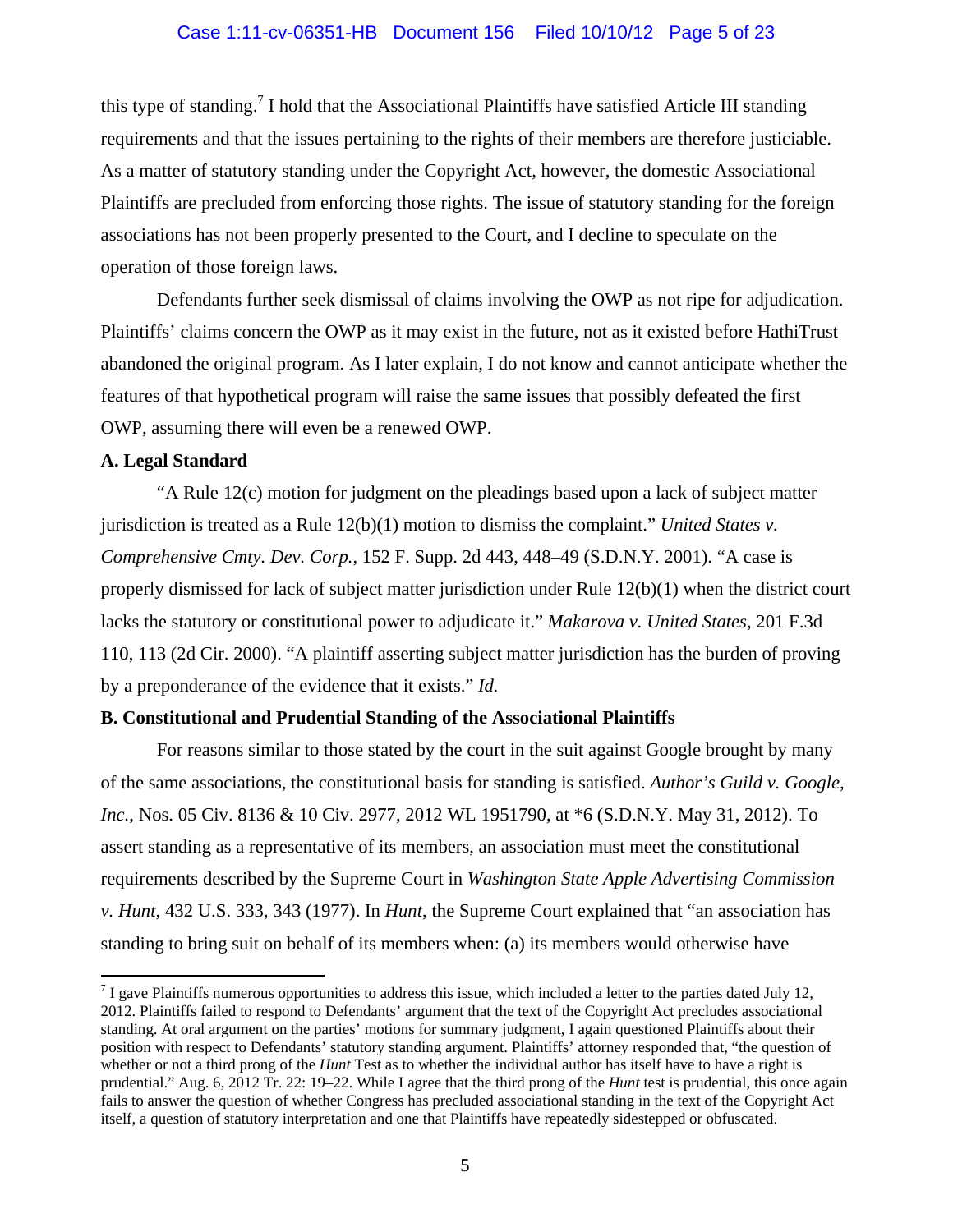#### Case 1:11-cv-06351-HB Document 156 Filed 10/10/12 Page 6 of 23

standing to sue in their own right; (b) the interests it seeks to protect are germane to the organization's purpose; and (c) neither the claim asserted nor the relief requested requires the participation of individual members in the lawsuit." *Id*. Defendants challenge the first and third prongs.

 As to the first prong, Defendants argue that the Associational Plaintiffs "have not made any specific allegations with respect to any copyright works held by their members." Defs.' Mem. J. Pleadings 9. In *Building 7 Construction Trades Council of Buffalo, N.Y. & Vicinity v. Downtown Devopment, Inc.*, 448 F.3d 138, 145 (2d Cir. 2006), the Second Circuit held that plaintiffs asserting associational standing need not "name names" in the complaint. Defendants' argument that this case is distinguishable solely because it involved a different statute is unpersuasive.

 As to the third prong, Defendants argue that the individual participation of the Associational Members will be required to demonstrate that Plaintiffs hold valid copyrights and to evaluate the fair-use defense. Defs.' Mem. J. Pleadings 10–13. "[T]he third prong of the associational standing test is 'prudential,' not constitutional, and is 'best seen as focusing on . . . matters of administrative convenience and efficiency.' " *Alliance for Open Soc'y Int'l, Inc. v. U.S. Agency for Int'l Dev.*, 651 F. 3d 218, 229 (2d Cir. 2011) (quoting *United Food & Commercial Workers Union Local 751 v. Brown Grp. Inc.*, 517 U.S. 544, 555–56 (1996)). "[T]he fact that a limited amount of individuated proof may be necessary does not in itself preclude associational standing." *Nat'l Ass'n of Coll. Bookstores, Inc. v. Cambridge Univ. Press*, 990 F. Supp. 245, 249 (S.D.N.Y. 1997); *see also N.Y. State Nat'l Org. of Women v. Terry*, 886 F.2d 1339 (2d Cir. 1989). Where an association seeks an injunction or declaration that an entire practice is unlawful, courts have concluded that the individual proof required is limited. *Nat'l Ass'n of Coll.*, 900 F. Supp. at 250 (explaining that associational standing would facilitate adjudication better than "requiring duplicative proof" from each member). The recent decision in *Google*, 2012 WL 1951790, at \*5–6, addressed nearly identical arguments about the third prong of *Hunt*. The *Google* Court concluded that the limited amount of individual proof required to establish copyright ownership and the fair-use defense was insufficient to defeat associational standing. *Id.* Likewise, the Associational Plaintiffs here satisfy the *Hunt* test; both Article III and the prudential third prong of *Hunt* are satisfied.

#### **C. Statutory Standing of the Associational Plaintiffs**

Copyright is a "creature of statute." *Stewart v. Abend*, 495 U.S. 207, 251 (1990). It "does not exist at common law—it originated, if at all, under the acts of [C]ongress." *Wheaton v. Peters*, 33 U.S. (8 Pet.) 591, 663 (1834). As a result, "[n]o one can deny that [Congress has] the power to

6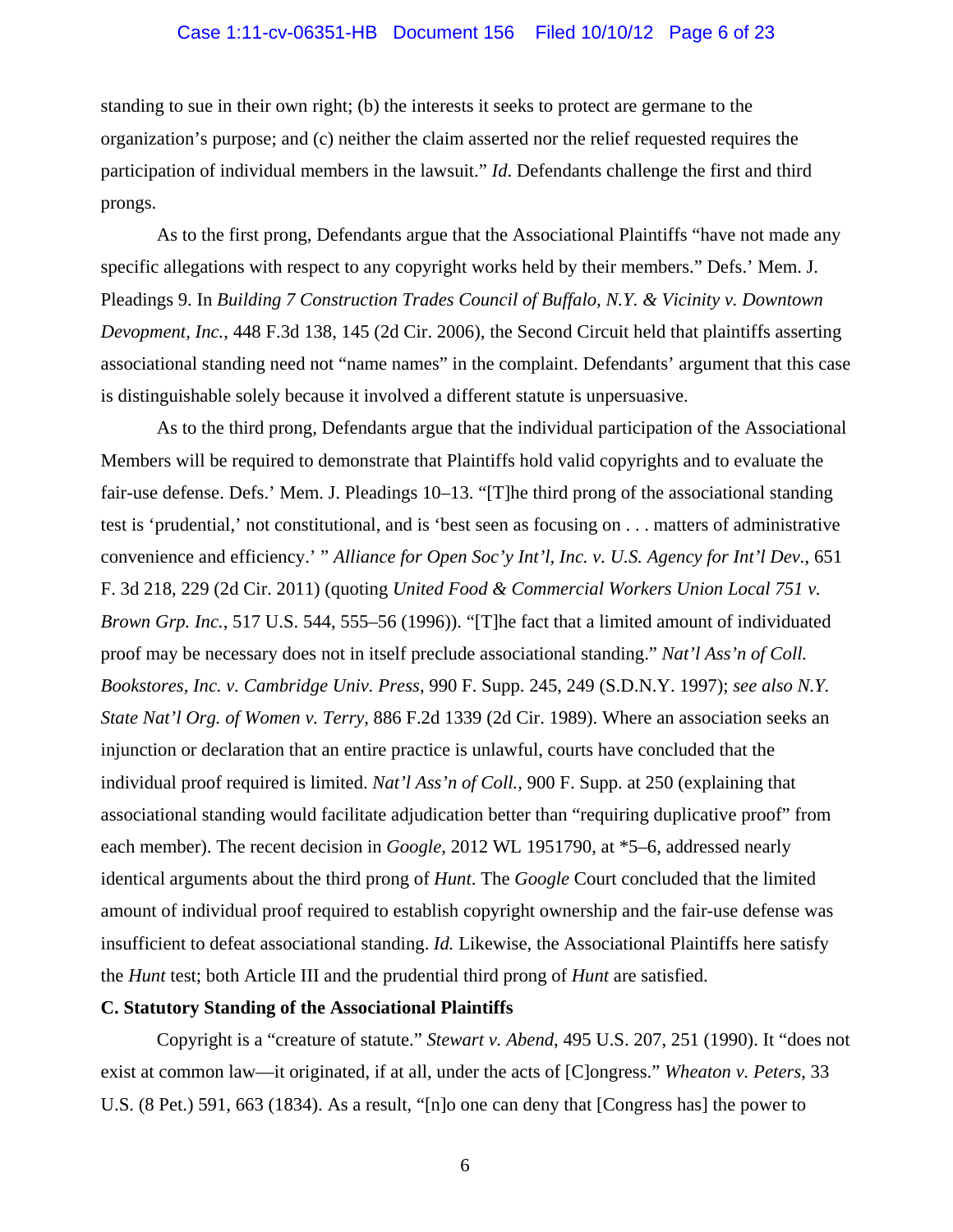# Case 1:11-cv-06351-HB Document 156 Filed 10/10/12 Page 7 of 23

prescribe the conditions on which such right shall be enjoyed." *Id*. at 663–64. Congress may define standing as to a particular cause of action more narrowly than what is constitutionally permitted.<sup>8</sup> The unfortunate nomenclature is somewhat misleading. *See Steel Co. v. Citizens for a Better Env't*, 523 U.S. 83, 97 (1998) ("[A]n issue of statutory standing . . . has nothing to do with whether there is case or controversy under Article III."); *see also* Radha Pathak, *Statutory Standing and the Tyranny of Labels*, 62 OKLA. L. REV. 89, 91 (2009). Whether Congress intended to provide statutory standing to associations is determined by the language of congressional enactments.<sup>9</sup>

 The Court has subject-matter jurisdiction over the members' individual copyright enforcement actions because the Associational Plaintiffs satisfy constitutional and prudential standing requirements and are therefore "entitled to have the court decide the merits of the dispute or of particular issues." *Warth v. Seldin*, 422 U.S. 490, 498 (1975). As to the issue of statutory standing—and as will be discussed more fully below—the domestic Associational Plaintiffs simply may not assert the cause of action on which the third-party enforcement of its members' copyrights depend. Put another way, those Associational Plaintiffs can win on behalf of only themselves, but can lose on behalf of their members as well.

 Even though Defendants have successfully raised a fair-use defense as to the MDP and the HDL (discussed later), the questions of statutory standing and the merits of this case do not overlap and will be discussed separately. *Cf. Steel Co.*, 523 U.S. at 97 n.2 ("[D]epending upon the asserted basis for lack of statutory standing, [the merits inquiry and the statutory standing inquiry] are sometimes identical, so that it would be exceedingly artificial to draw a distinction between the two."); *Roberts v. Hamer*, 655 F.3d 578, 580 (6th Cir. 2011) ("The question [of whether a party has statutory standing] is closely related to the merits inquiry (oftentimes overlapping it) and is

<sup>8</sup> *Compare Innovative Health Sys., Inc. v. City of White Plains*, 117 F.3d 37, 47 (2d Cir. 1997) (holding that Title II of the Americans with Disabilities Act ("ADA") "evinces a congressional intention to define standing to bring a private action . . . as broadly as is permitted by Article III" (citation omitted)), *with Small v. Gen. Nutrition Cos., Inc.*, 388 F. Supp. 2d 83, 92 (E.D.N.Y. 2005) (declining to extend Title II's broad standing provision to Title III based on statutory language and limiting standing to a plaintiff who "himself must currently be suffering or be about to suffer discrimination"). Title II of the ADA provides a remedy to "any person alleging discrimination on the basis of disability." 42 U.S.C. § 12133. Title III provides a cause of action "to any person who is being subjected to discrimination on the basis of disability in violation of this subchapter or who has reasonable grounds for believing that such person is about to be subjected to discrimination." 42 U.S.C. § 12188(a)(1).

<sup>9</sup> *See N.Y. Metro Area Postal Union v. Potter*, No. 00 Civ. 8538, 2003 WL 1701909, at \*2 (S.D.N.Y. Mar. 31, 2003) (concluding labor organization lacked standing to pursue claim under the Family and Medical Leave Act provision that provided a private right of action to an "eligible employee"); *see also United Food & Commercial Worker Union, Local 1564 of N.M. v. Albertson's, Inc.*, 207 F.3d 1193, 1201 (10th Cir. 2001) (concluding that Congress intended to bar labor organizations from suing on behalf of their members in Fair Labor Standards Act cases); *Reid v. Dep't of Commerce*, 793 F.2d 277, 282 (Fed. Cir. 1986) (concluding that labor organization did not have standing to bring suit under Civil Service Act provision allowing for suits by "an employee").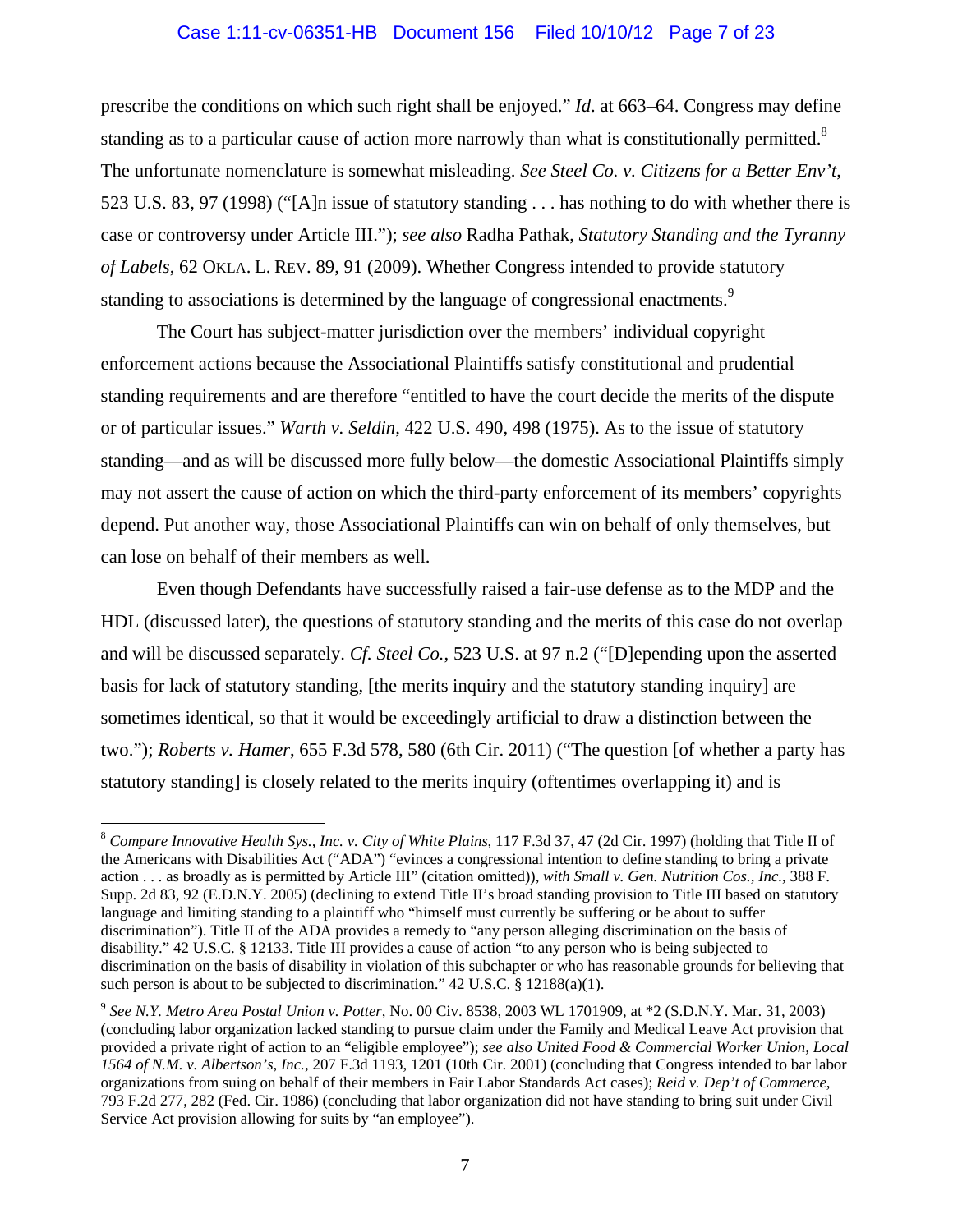analytically distinct from the question whether a federal court has subject-matter jurisdiction to decide the merits of a case.").

## **1. Statutory Standing Under U.S. Law**

Although Article III is satisfied, the Authors Guild, the Australian Society of Authors Limited, and TWUC (collectively, "U.S. Associational Plaintiffs") lack statutory standing.<sup>10</sup> The Copyright Act's standing clause explicitly limits who may enforce copyright claims: "the legal or beneficial owner of an exclusive right under a copyright is entitled . . . to institute an action for any infringement of that particular right committed while he or she is the owner of it." 17 U.S.C. § 501(b). Courts in the Second Circuit have not explicitly addressed the issue of whether associational standing is permissible under the Copyright Act, but the language from several Second Circuit decisions suggests that there is no statutory standing for associations. *See ABKO Music Inc. v. Harrisongs Music, Ltd.*, 944 F.2d 971, 980 (2d Cir. 1991) ("[T]he Copyright Act does not permit copyright holders to choose third parties to bring suits on their behalf."); *Eden Toys, Inc. v. Florelee Undergarment Co.*, 697 F.2d 27, 32 n.3 (2d Cir. 1982); *Plunket v. Doyle*, No. 09 Civ. 11006, 2001 WL 175252, at \*5 (S.D.N.Y. Feb. 22, 2001) (explaining that standing is limited to "(1) owners of copyrights and (2) persons who have been granted exclusive licenses by owners of copyrights" (internal quotation and citation omitted)).

The limited case law available outside of this Circuit also suggests that statutory standing for associations is not permitted.<sup>11</sup> In *Silvers v. Sony Pictures Entertainment Inc.*, the court observed that although "[t]he statute does not say expressly that *only* a legal or beneficial owner . . . is entitled to sue . . . Congress' explicit listing of who *may* sue for copyright infringement should be understood as an *exclusion of others* from suing for infringement." 402 F.3d 881, 885, 890 (9th Cir. 2005) (en banc) (concluding that the language and history of the Act precluded assignment of an accrued copyright claim by a party that was neither a legal or beneficial owner of the copyright); *see also Mullen v. Soc'y of Stage Directors & Choreographers*, No. 06 C 6818, 2007 WL 2892654, \*4

 $10$  Certain of the foreign associations claim that they have standing by operation of foreign law. That argument is addressed *infra* in Motions for Judgment on the Pleadings Section II.C.2.

<sup>11</sup> In both *Olan Mills, Inc. v. Linn Photo Co.*, 795 F. Supp. 1423, 1427 (N.D. Iowa 1991), *rev'd on other grounds*, 23 F.3d 1345 (8th Cir. 1994), and *Google*, 2012 WL 1951789, at \*6, the courts concluded that the constitutional standing requirements were satisfied as to associations that asserted copyright claims. The issue of whether Congress intended to provide a cause of action to associations, and so whether there was statutory standing, was not before the court in either case. Although courts must raise Article III standing requirements *sua sponte*, *Arbaugh v. Y & H Corp.*, 546 U.S. 500, 514 (2006), there is no similar requirement that they raise a statutory standing problem, which speaks to whether or not the elements of the cause of action are satisfied. Radha Pathak, *Statutory Standing and the Tyranny of Labels*, 62 OKLA. L. REV. 89, 114–15 (2009).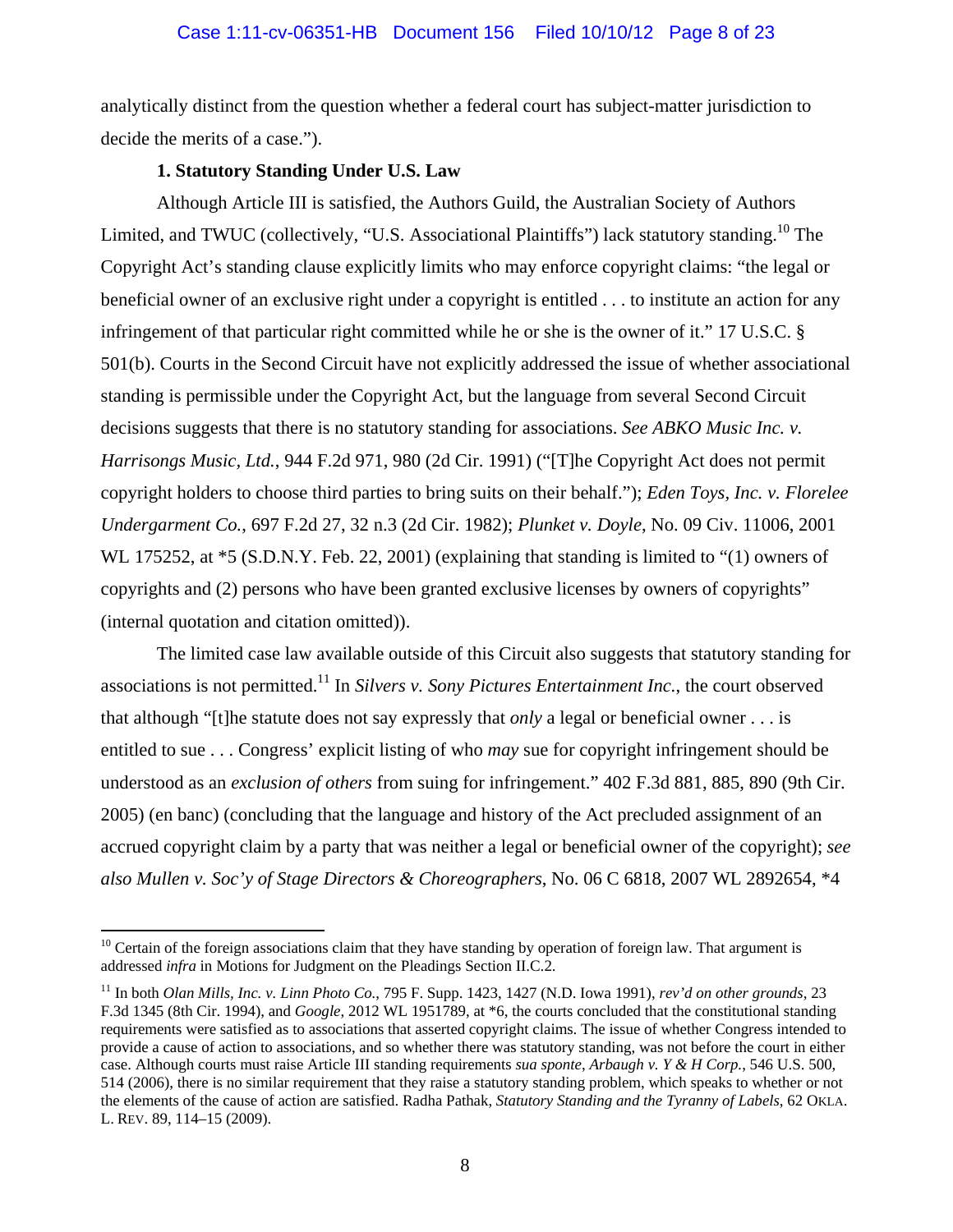(N.D. Ill. Sept. 30, 2007) ("[I]f USA [a guild] sought a declaratory judgment of copyright infringement or damages for copyright infringement against Plaintiffs, it would surely fail for lack of standing because it is [not] an 'owner' nor is it a 'beneficial owner' (e.g. a licensee) of any copyright at issue under the Copyright Act.").

The Copyright Act is based on Congress's power "[t]o promote the Progress of Science . . . , by securing for limited Times to Authors . . . the exclusive Right to . . . their . . . Writings." U.S. Const. art. I, § 8, cl. 8. The basic purpose of copyright—to provide a limited monopoly for authors primarily to encourage creativity—further suggests that Congress did not intend for third-party enforcement of those rights. *See Fox Film Corp. v. Doyal*, 286 U.S. 123, 127 (1932) ("The sole interest of the United States and the primary object in conferring the monopoly lie in the general benefits derived by the public from the labors of authors."); *see also Twentieth Century Music Corp. v. Aiken*, 422 U.S. 151, 156 (1975) ("When technological change has rendered its literal terms ambiguous, the Copyright Act must be construed in light of this basic purpose."). Regardless of whether associational standing is constitutional, I am convinced that Congress did not intend for associations to enforce the rights of their members, and so the U.S. Associational Plaintiffs lack standing under the Copyright Act.<sup>12</sup>

#### **2. Statutory Standing Under Foreign Law**

 $\overline{a}$ 

 Under the "national treatment" principle of the Berne Convention, Berne Convention art. 5(1), and the Universal Copyright Convention ("UCC"), "an author who is a national of one of the member states of either Berne or the UCC, or one who first publishes his work in any such member state, is entitled to the same copyright protection in each other member state as such other state accords to its own nationals." *Itar-Tass Russian News Agency v. Russian Kurier, Inc.*, 153 F.3d 82, 89 (2d Cir. 1998) (quoting NIMMER ON COPYRIGHT § 1.05 (1998)). The Second Circuit in *Itar-Tass*  affirmed the district court's holding that a reporters' organization had standing to assert claims on behalf of its members after noting that Russian copyright law "authorizes the creation of organizations 'for the collective administration of the economic rights of authors . . . in cases where the individual exercise thereof is hampered by difficulties of a practical nature.' " *Id.* at 90–94 (quoting Russian Copyright Law, art. 44(1)). The Second Circuit wrote, "UJR, the reporters' organization, may well be able in this litigation to protect the rights of the reporters whose articles

 $12$  My conclusion that the Copyright Act precludes associational standing in no way curtails the right of associations who own their own copyrights from asserting infringement claims as to those copyrights. Four of the Associational Plaintiffs, the Authors Guild, ALF, TWUC and ASA, assert a right to sue because they own and control copyrights that were digitized by Defendants.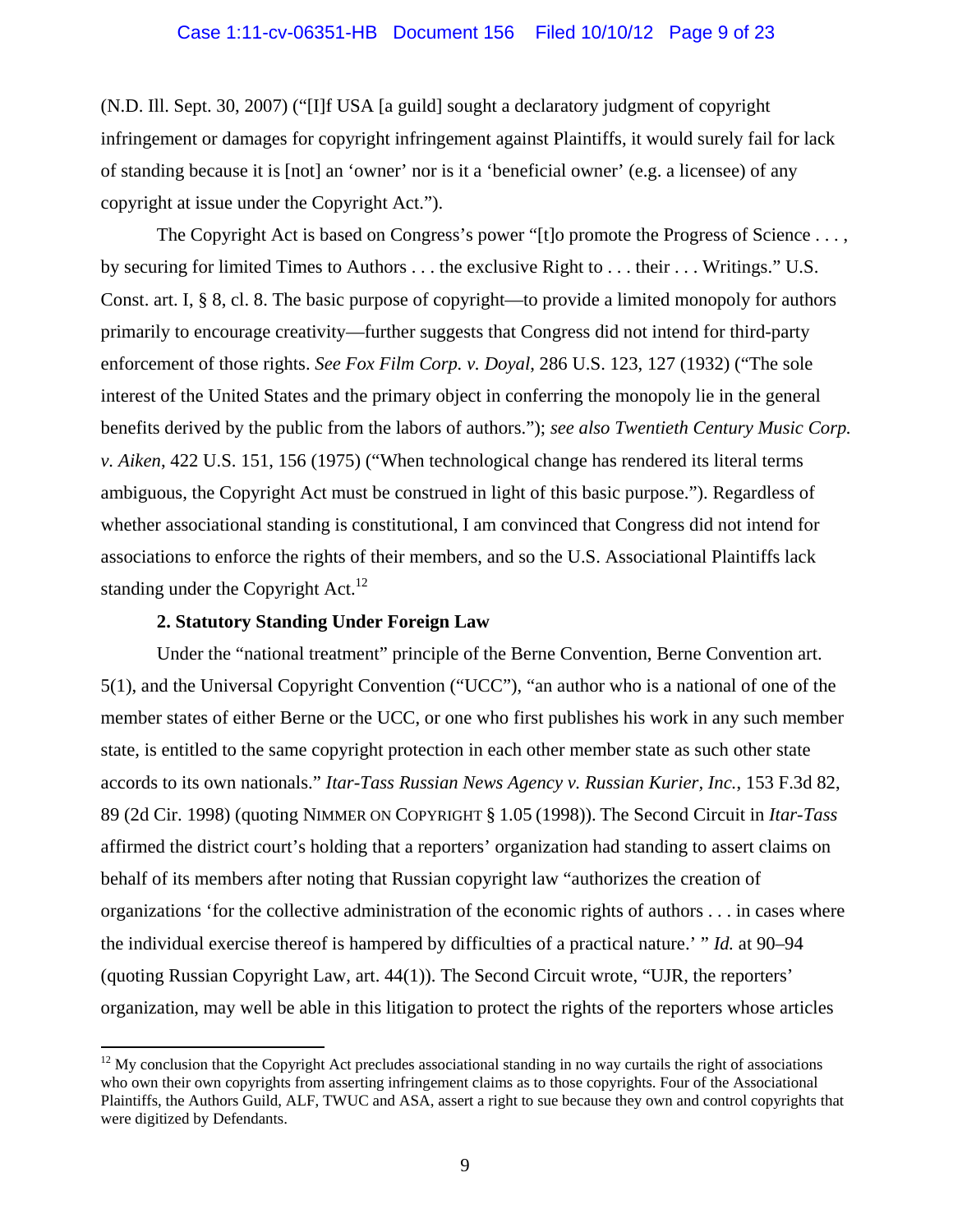#### Case 1:11-cv-06351-HB Document 156 Filed 10/10/12 Page 10 of 23

were copied." *Id.* Although not explicit, the Second Circuit's decision in *Itar-Tass* supports the view that whether a foreign association has satisfied the statutory standing requirements necessary to assert a claim is determined by foreign law.

Four of the Associational Plaintiffs, ALCS, UNEQ, NFF and SFF, assert that they have standing to sue on behalf of their members under foreign law.<sup>13</sup> In total, the parties provide about three paragraphs of analysis on this issue. Defendants object that UNEQ, NFF and SFF lack standing because they have submitted interrogatories that admit that they are not the legal or beneficial owner of any works alleged to have been infringed by Defendants. Defs.' Reply to Defs.' J. Pleadings 4 n.4 (citing *Itar-Tass*, 153 F.3d at 91; Petersen Decl. ¶¶ 4–6; Petersen Decl. Ex. C UNEQ: Canada, at 5–6; Petersen Decl. Ex. D SFF: Sweden, at 5–6; Petersen Decl. Ex. E NFF: Norway, at 5–6). However, Defendants do not challenge the actual foreign law basis for the assertion of statutory standing by these three associations, *see Itar-Tass*, 153 F.3d at 93, nor do they offer any other argument as to why ALCS does not have statutory standing. As I explained earlier, Article III is satisfied as to the Associational Plaintiffs and the statutory standing requirements are "closely related to the merits inquiry . . . and analytically distinct from the question whether a federal court has subject-matter jurisdiction." *Roberts*, 655 F.3d at 580. I decline to raise any other objections to the statutory standing of UNEQ, NFF, SFF or ALCS *sua sponte*, and Defendants' motion for judgment on the pleadings is denied as to these associations. *Cf. 181 East 73rd Street Co. v. 181 East 73rd Tenants Corp.*, 954 F.2d 45, 49 n.9 (2d Cir. 1992) ("This argument was not made by the parties and we decline to raise it *sua sponte*.").

<sup>&</sup>lt;sup>13</sup> See Petersen Decl. Ex. F ALCS: UK at 5 ("Plaintiff has the right, by virtue of a mandate executed by certain of its members, including members whose works were digitized and reproduced by Defendants without authorization, to bring an action on behalf of such members against Defendants for infringing such members' copyrights."); Rosenthal Decl. Ex. C ALCS: U.K., Copyright, Designs and Patents Act (1988) § 101A (permitting a non-exclusive licensee to bring an action for copyright infringement if the "infringing act was directly connected to a prior licensed act of the licensee" and the license is in writing and "expressly grants the non-exclusive licensee a right of action under this section"); Rosenthal Decl. Ex. D UNEQ: Québec, Professional Syndicates Act, R.S.Q., ch. S-40, § 9(11) ("Professional syndicates may appear before the courts and acquire, by gratuitous or onerous title, any property suited to their particular objects . . . and in particular . . . (11) exercise before any court of law, all the rights of their members with respect to acts directly or indirectly prejudicial to the collective interest of the profession which they represent."); Rosenthal Decl. Ex. E NFF: Norwegian Copyright Act §§ 38a, 38b (permitting an organization, "in the absence of any objection from the rightholder, [to] demand that a user who has not entered into [] an agreement . . . be prohibited by a court judgment from unlawfully exploiting a work"); Rosenthal Decl. Ex. F SFF: Sweden Member Agreement §§ 1, 2, 5 ("[T]he Author assigns the Organization, or the one the Organization puts in its stead, the right to independently manage the copyright of the Author's published works.").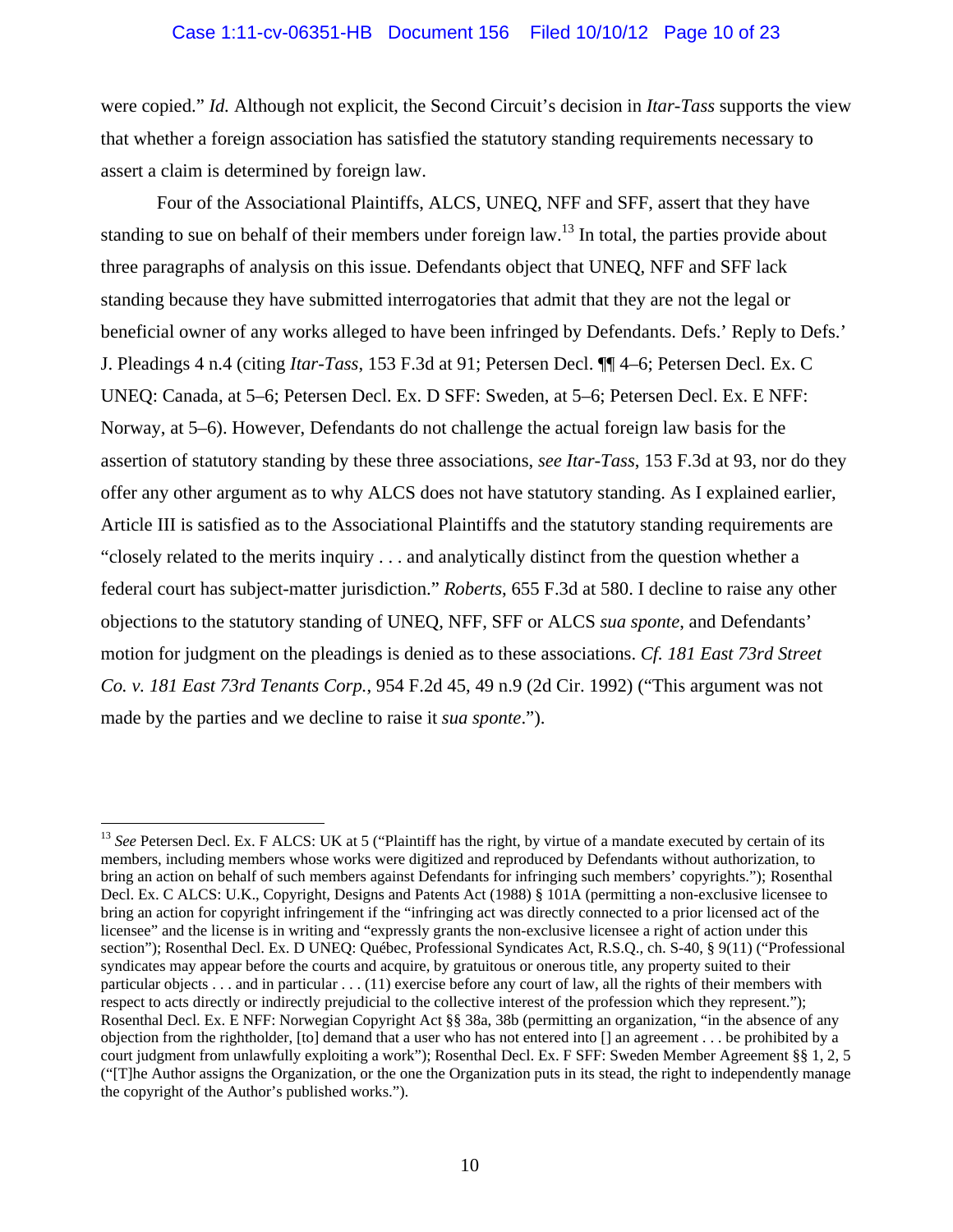#### **D. Ripeness of the Orphan Works Project**

 $\overline{a}$ 

 The Complaint requests a declaration that the "distribution and display of copyrighted works through the HathiTrust Orphan Works Project will infringe the copyrights of Plaintiffs and others likely to be affected" and an injunction that prohibits the OWP. Compl. Demand for Relief (a)(ii), (b)(iii). Plaintiffs seek a ruling on the OWP as it *will* exist, and not specifically as it existed at the moment that the initial complaint was filed. *See also* Pls.' Mem. J. Pleadings 24–25 ("Absent an injunction, Defendants will proceed with the OWP and infringe the copyrights of Plaintiffs, the Associational Plaintiffs' members and other unsuspecting authors and rights holders."). Adjudication as to the OWP is not ripe for judicial review. $14$ 

"Article III of the Constitution limits the jurisdiction of the federal courts to cases or controversies 'of sufficient immediacy and reality' and not 'hypothetical or abstract dispute[s].' " *See, e.g.*, *Hayes v. Carlin Am., Inc.*, 168 F. Supp. 2d 154, 159 (S.D.N.Y. 2001) (internal citations omitted). "Ripeness is a doctrine rooted in both Article III's case or controversy requirement and prudential limitations on the exercise of judicial authority." *Murphy v. New Milford Zoning Comm'n*, 402 F.3d 342, 347 (2d Cir. 2005). The determination of whether a claim is ripe is a twoprong inquiry that requires courts to "evaluate both the fitness of the issues for judicial decision and the hardship to the parties of withholding court consideration." *Id.* (quoting *Abbott Labs. v. Gardner*, 387 U.S. 136, 149 (1967)).

The claims here are not fit for adjudication. Were I to enjoin the OWP, I would do so in the absence of crucial information about what that program will look like should it come to pass and whom it will impact. *Hayes*, 168 F. Supp. 2d at 160 (concluding that a claim seeking declaratory judgment that plaintiff was the holder of the right to collect royalties during the copyright renewal term for works in their original term was not ripe because the court did not know whether a dispute would remain, whether it would involve the same parties, or what the relevant facts would be once the renewal term was reached). In addition, Plaintiffs suffer no hardship from litigation of this claim after Defendants release the details of their new OWP and a revised list of Orphan Work Candidates. If and when that time comes, they can request relief. "In assessing the possible hardship to the parties resulting from withholding judicial resolution, we ask whether the challenged action

 $14$  Because I conclude that my review of the OWP is precluded on ripeness grounds, I need not address Defendants other arguments in opposition to my review of the OWP. Defendants argue that all of the Plaintiffs lack standing as to the OWP because the program was discontinued before any works became available and at the time that Plaintiffs filed the initial complaint, they failed to identify any of their works that were included in the program. Finally, Defendants argue that the OWP claims are moot.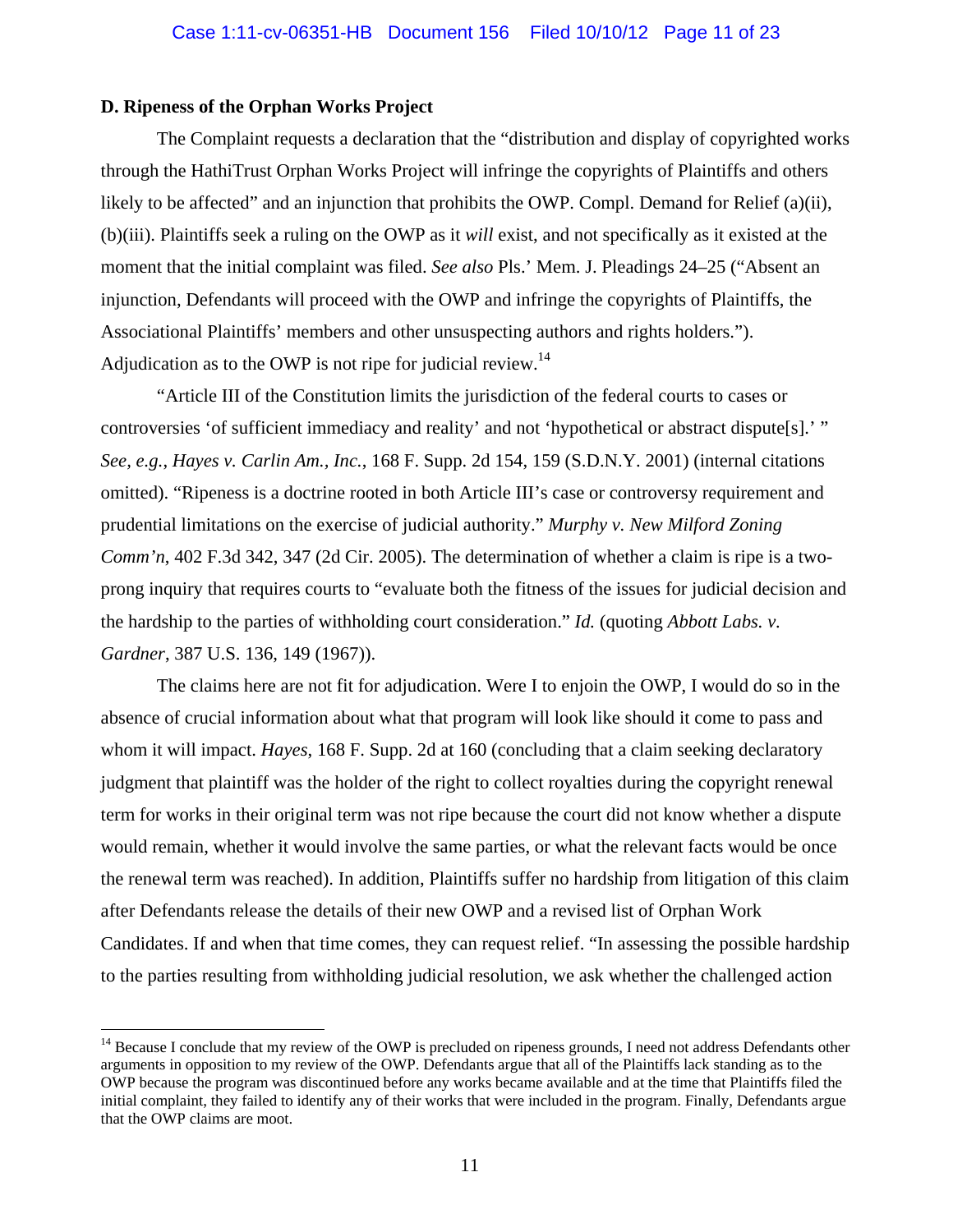creates a direct and immediate dilemma for the parties. The mere possibility of future injury, unless it is the cause of some present detriment, does not constitute hardship." *Connecticut v. Duncan*, 612 F.3d 107, 115 (2d Cir. 2010) (quoting *Simmonds v. INS*, 326 F.3d 351, 360 (2d Cir. 2003)). The "mere possibility" that one of Plaintiffs' works might be included on a future list of orphan works or made available is not enough. Defendants' motion for judgment on the pleadings as to the OWP is granted.

# **II. PLAINTIFFS' MOTION FOR JUDGMENT ON THE PLEADINGS**

Plaintiffs' motion for partial judgment on the pleadings seeks a ruling that "Defendants' admitted systematic reproduction, distribution, and use of millions of copyright-protected books are not shielded by the First Amendment, the fair-use defense, or any other provision of the Copyright Act." Pls.' Mem. J. Pleadings 1.

#### **A. Legal Standard**

A motion for judgment on the pleadings enables the moving party to have the court rule preferably in its favor based on the merits of the pleadings. *Sellers v. M.C. Floor Crafters, Inc.*, 842 F.2d 639, 642 (2d Cir. 1988). The court applies the same standard in a Rule 12(c) motion as it does in a Rule 12(b)(6) motion, and the court must accept as true the allegations contained in the pleading and draw all reasonable inferences in favor of the non-moving party. *L–7 Designs, Inc. v. Old Navy, LLC*, 647 F.3d 419, 429 (2d Cir. 2011). "A party is entitled to judgment on the pleadings only if it is clear that no material issues of fact remain to be resolved and that it is entitled to judgment as a matter of law." *Citibank, N .A. v. Morgan Stanley & Co. Int'l, PLC*, 724 F. Supp. 2d 407, 414 (S.D.N.Y. 2010).

#### **B. Availability of Fair-Use Defense**

 $\overline{a}$ 

 Section 107 provides a defense to a claim of copyright infringement on the grounds of fair use. Section 108 of the Copyright Act accords libraries the right to make a limited number of copies of certain works for specified purposes, and it explicitly states that "[n]othing in this section . . . in any way affects the right of fair use as provided by section 107." 17 U.S.C. § 108(f)(4). In spite of the clear language that Section 108 provides rights to libraries *in addition* to fair-use rights that might be available, Plaintiffs argue that I should find that the Section 107 fair-use defense is precluded by Section 108 in this case.<sup>15</sup>

<sup>&</sup>lt;sup>15</sup> Plaintiffs also argue that this program is "systematic" in violation of Section  $108(g)$ . Pls.' Reply to Pls.' J. Pleadings 11. Defendants respond that "systematic" means reproducing a single work repeatedly, rather than reproducing all the works in their libraries. Defs.' Opp'n to Pls.' J. Pleadings (citing 17 U.S.C. § 108(g) (prohibiting systematic reproduction of "the same material")). I agree.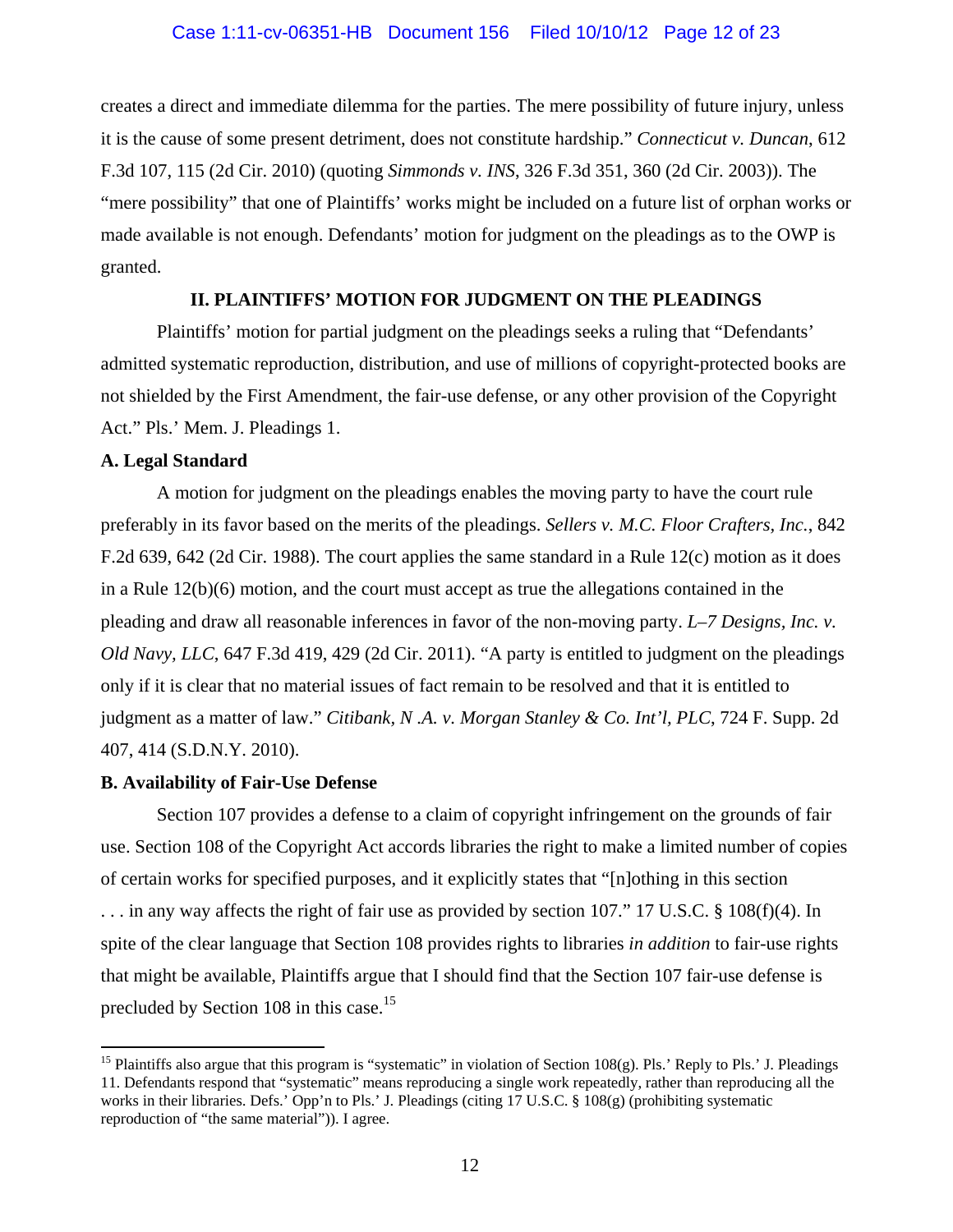#### Case 1:11-cv-06351-HB Document 156 Filed 10/10/12 Page 13 of 23

 In support of their argument, Plaintiffs first argue that "the specific governs the general." *Morales v. Trans World Airlines, Inc.*, 504 U.S. 374, 344 (1992). Because Section 108 provides "highly-specific rules governing the extent to which libraries are permitted to make digital copies of works in their collection," Plaintiffs argue that Section 107 is unavailable as a defense. Pls.' Mem. J. Pleadings 21. However, the doctrine that the specific governs the general applies when "applying a general provision . . . would undermine *limitations* created by a more specific provision." *Varity Corp. v. Howe*, 516 U.S. 489, 511 (1996) (emphasis added); *see also Sega Enters. Ltd. v. Accolade, Inc.*, 977 F.2d 1510, 1521 (9th Cir. 1993) (rejecting argument that Section 117, which permits the owner of a computer program to make certain copies, preempts the fair-use defense under Section 107). Here, fair use does not undermine Section 108, but rather supplements it.

 Plaintiffs also argue that the legislative history suggests that fair use is not available as a defense for Defendants. They cite a 1983 Report on Section 108, in which the Copyright Office stated: "[M]uch of '108' photocopying would be infringing but for the existence of that section, thus leaving section 107 often clearly unavailable as a basis for photocopying not authorized by section 108." Pls.' Mem. J. Pleadings 22–23 (quoting REGISTER OF COPYRIGHTS, REPORT OF THE REGISTER OF COPYRIGHTS, LIBRARY REPRODUCTION OF COPYRIGHTED WORKS (17 U.S.C. 108), at 96 (1983)).<sup>16</sup> Defendants respond that the Report merely concludes that courts should take "into" account the '108' copying that has already occurred" when they evaluate the assertion of fair use for library photocopying. LIBRARY REPRODUCTION OF COPYRIGHTED WORKS 98.<sup>17</sup>

 The briefs submitted by Defendant Intervenors and the Library Amici, to whom I granted leave to file a memorandum as amici curiae, further convince me that fair use is available as a defense for the Defendants, and nothing Plaintiffs submitted convinces me that fair use is unavailable as a defense, or that the manner of reproduction is prohibited simply because it does not fall within Section 108.

<sup>&</sup>lt;sup>16</sup> Plaintiffs also cite the Second Circuit's decision in *Universal City Studios, Inc. v. Colrey*, 273 F.3d 429 (2d Cir. 2001), in support of this reading of the Copyright Act. In that case, the Second Circuit analyzed a fair-use savings clause contained in the Digital Millennium Copyright Act ("DMCA") in evaluating a claim under Section 1201 for circumventing technical measures that control access to a copyrighted work. The savings clause there indicated that "[n]othing in this section shall affect rights, remedies, limitations or defenses to copyright infringement, including fair use, under this title." 17 U.S.C. § 1201(c). The Second Circuit interpreted the clause as meaning that fair use was available as a defense to a claim of copyright infringement for material obtained by the circumvention, but not to the unlawful circumvention itself. *Corley*, 273 F.3d at 443.

 $17$  This does not suggest that Congress intended to preclude the fair-use defense where a library's actions fall outside of Section 108. *See* H.R. Rep. No. 94-1476, at 78–79 (1976) ("Nothing in section 108 impairs the applicability of the fairuse doctrine to a wide variety of situations involving photocopying or other reproduction by a library of copyrighted material in its collections, where the user requests the reproduction for legitimate scholarly or research purposes.").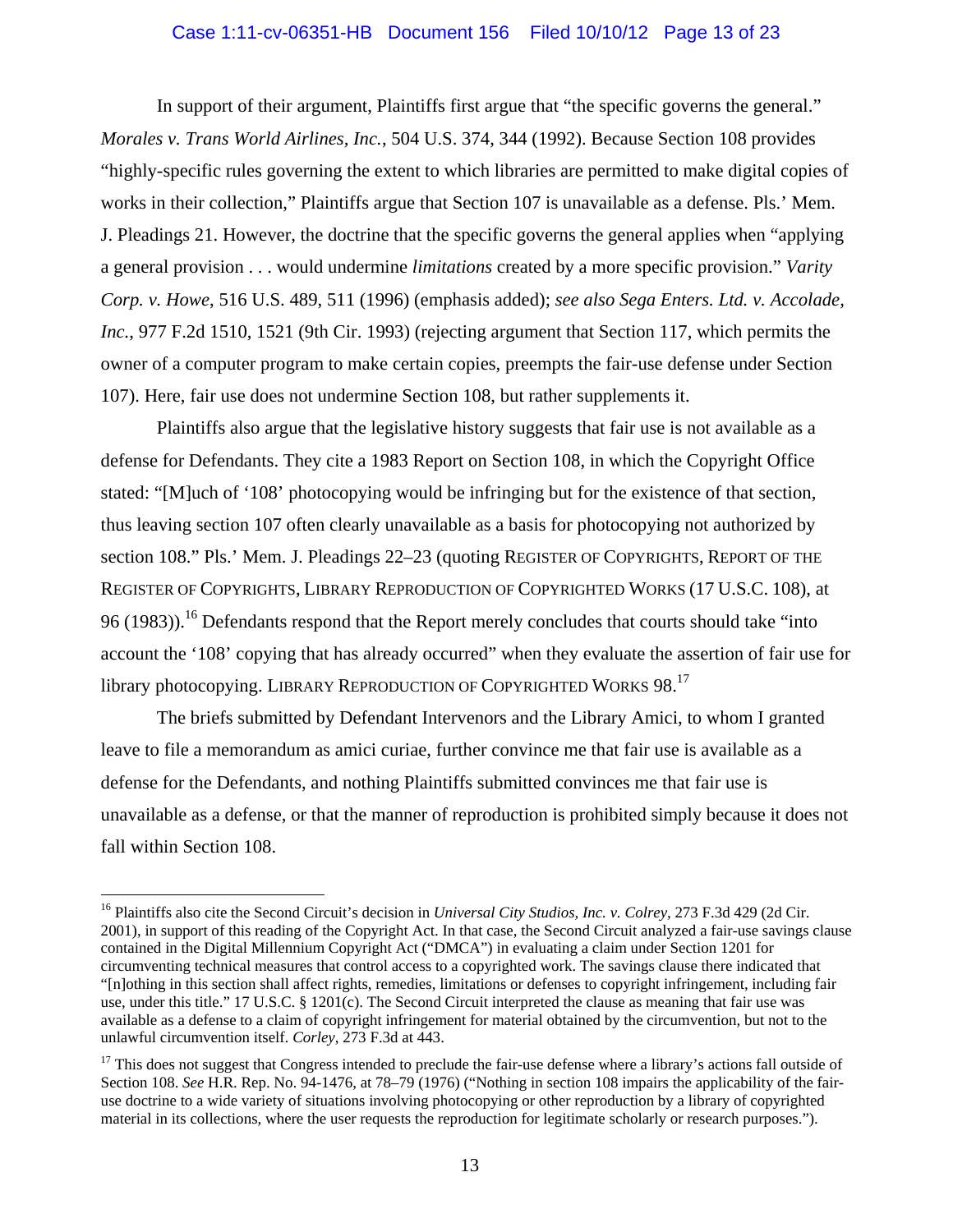## **C. Availability of Other Defenses**

 $\overline{a}$ 

 Plaintiffs barely address the other proposed defenses asserted by Defendants to protect the MDP and OWP. In one paragraph, Plaintiffs argue that Section 108 prevents libraries from asserting other potential rights and defenses besides fair use, including Sections 109 (first sale), 110 (exemptions of certain performances and displays), and 121 (reproductions for the blind) and the First Amendment. Pls.' Mem. J. Pleadings 23. No case law is cited. Plaintiffs' motion for judgment on the pleadings that Defendants have no defenses available to them as a matter of law is denied.

# **MOTIONS FOR SUMMARY JUDGMENT I. LEGAL STANDARD**

A district court may not grant summary judgment if there exists a genuine issue of material fact. *See Cotarelo v. Vill. of Sleepy Hollow Police Dep't*, 460 F.3d 247, 251 (2d Cir. 2006) (citing *Celotex Corp. v. Catrett*, 477 U.S. 317, 322–23 (1986)). "For summary judgment purposes, a 'genuine issue' exists where the evidence is such that a reasonable jury could decide in the nonmoving party's favor." *Cambridge Realty Co., LLC v. St. Paul Fire & Marine Ins. Co.*, 421 F. Appx. 52, 53 (2d Cir. 2011) (internal citations omitted). "Fair use is a mixed question of law and fact." *Harper & Row Publishers, Inc. v. Nation Enters.*, 471 U.S. 539, 560 (1985). Courts resolve fair use at the summary judgment stage where there are no genuine issues of material fact. *See Castle Rock Entm't, Inc. v. Carol Publ'g Grp., Inc.*, 150 F.3d 132, 137 (2d Cir. 1998); *see also Leibovitz v. Paramount Pictures Corp.*, 137 F.3d 109, 117 (2d Cir. 1998) (affirming district court's grant of summary judgment where defendant asserted fair-use defense).

# **II. FAIR USE**

To establish a *prima facie* case of copyright infringement, a plaintiff must demonstrate "ownership of a valid copyright" and "copying of constituent elements of the work that are original." *Feist Publ'ns, Inc. v. Rural Tel. Serv. Co.*, 499 U.S. 340, 361 (1991). Plaintiffs identify 116 works (the "Identified Works") as to which they assert direct ownership of the copyrights and allege that Defendants copied the works. Defendants concede that Plaintiffs have established a *prima facie* case of infringement as to some of these works.<sup>18</sup> Fair use is one defense to the establishment of a *prima facie* case of copyright infringement; it permits copies made for purposes

<sup>&</sup>lt;sup>18</sup> Defendants challenge Plaintiffs' allegation that they have established a *prima facie* case of infringement as to several of the foreign works because Plaintiffs fail to provide proof of ownership under foreign law or proof that the works do not qualify as United States works. *See, e.g.*, Defs.' Opp'n to Pls.' 56.1 ¶¶ 138, 140, 143. Defendants also challenge several of the other claims of copyright ownership. *See, e.g.*, *id.* ¶ 142 (challenging ownership by Robinson because the copyright registrations "were not obtained within five years after the first publication of the work").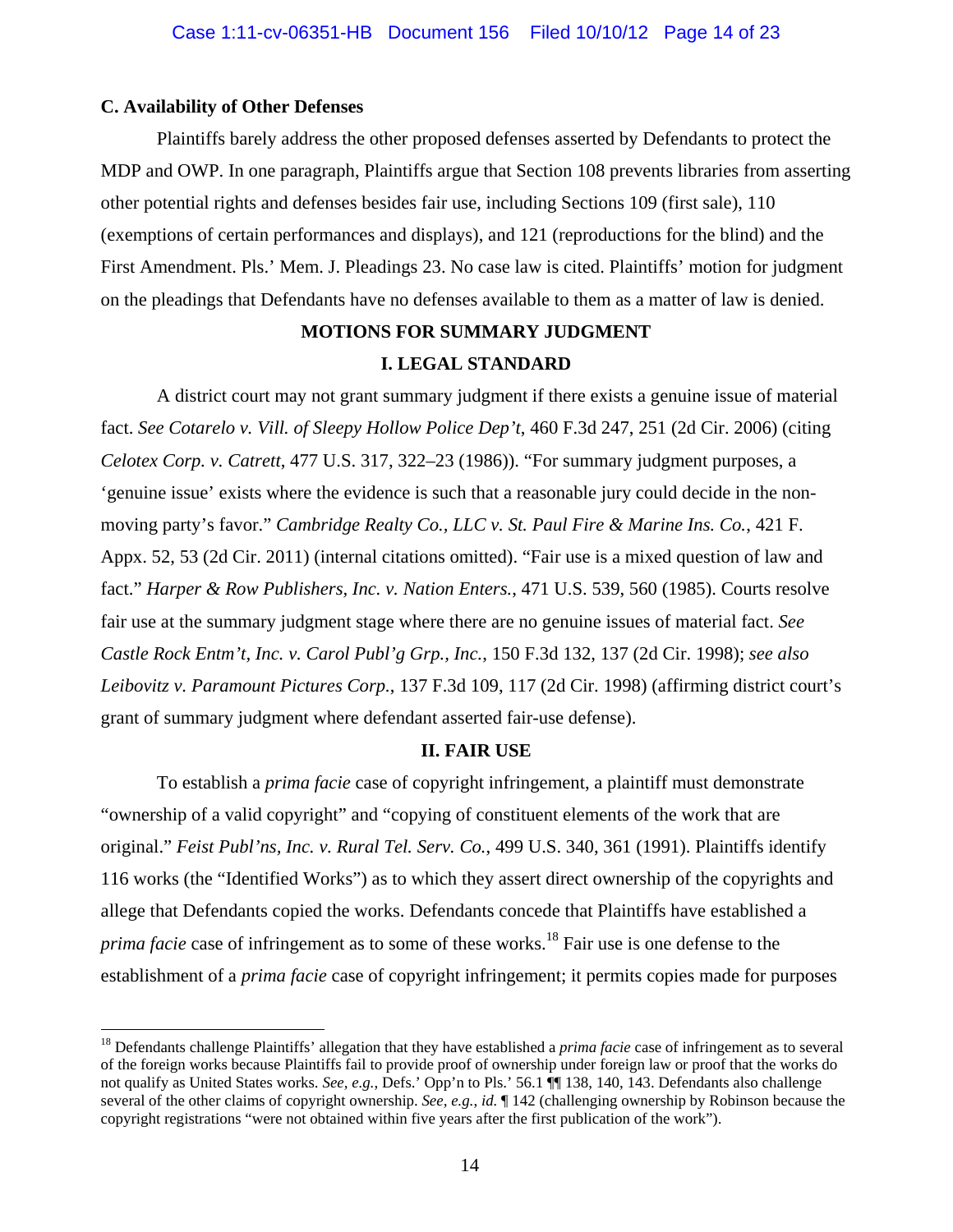of scholarship, teaching, and research. 17 U.S.C. § 107. It is Defendants' burden to establish this affirmative defense to Plaintiffs' claims of copyright infringement. *See Am. Geophysical Union v. Texaco, Inc.*, 60 F.3d 913, 918 (2d Cir. 1994). A defendant need not prevail with respect to each of the four enumerated fair-use factors to succeed on a fair-use defense. *NXIVM Corp. v. Ross Inst.*, 364 F.3d 471, 477 (2d Cir. 2004). Rather, the factors are "explored and weighed together, in light of copyright's purpose." *Campbell v. Acuff-Rose Music, Inc.*, 510 U.S. 569, 569 (1994). "The ultimate focus is the goal of copyright itself, whether 'promoting the Progress of Science and useful Arts would be better served by allowing the use than by preventing it.' " *Swatch Grp. Mgmt. Servs. Ltd. v. Bloomberg L.P.*, No. 11 Civ. 1006, 2012 WL 1759944, at \*3 (S.D.N.Y. May 17, 2012) (quoting *Castle Rock Entm't*, 150 F.3d at 141; U.S. Const. art, 1, § 8, cl. 8). Plaintiffs, Defendants, and Defendant Intervenors have each filed motions for summary judgment that argue that there is no genuine issue of material fact as to the fair-use factors.

## **A. Purpose and Character of the Use**

 $\overline{a}$ 

The first fair-use factor considers the "purpose and character of the use, including whether such use is of a commercial nature or is for nonprofit educational purposes." 17 U.S.C. § 107(1). The MDP was undertaken with several goals in mind. The MDP allows scholars to identify relevant works far more efficiently. Defs.' 56.1  $\P$  18–23. In addition, the program helps Defendants preserve their collections in the face of normal deterioration during circulation, natural disasters, or other catastrophes that decimate library collections, as well as loss due to theft or misplacement. *Id.*  $\P$ [2, 11–13, 15<sup>19</sup>] The program provides print-disabled individuals with "access to the wealth of information within library collections." *Id.* ¶¶ 61–66; *see also* Defendant Intervenors 56.1 ¶ 1. Where the purpose of the use is for scholarship and research—uses explicitly mentioned in the preamble to Section 107—the Second Circuit has concluded that the first factor "tilt[s] in the defendants' favor." *NXIVM Corp.*, 364 F.3d at 477.<sup>20</sup>

<sup>&</sup>lt;sup>19</sup> The argument that preservation on its own is a transformative use is not strong. *See Texaco*, 60 F.3d at 924 ("[T]he predominant archival purpose of the copying tips the first factor against the copier."). However, the Supreme Court's decision in *Sony Corp. of America v. Universal City Studios, Inc.*, a case in which the Court held that private copying of television broadcasts for later viewing was a protected fair use, focused on the noncommercial nature of the use. 464 U.S. 417, 449, 454 (1984). Likewise, the preservation purposes of the Defendants are noncommercial in nature. *See*  H.R. Rep. No. 94-1476, at 73 (1976) ("The efforts of the Library of Congress, the American Film Institute, and other organizations to rescue and preserve this irreplaceable contribution to our cultural life are to be applauded, and the making of duplicate copies for purposes of archival preservation certainly falls within the scope of 'fair use.' ").

<sup>20</sup> As explained in Motions for Summary Judgment Section III, *infra*, to the extent that the copying allows print-disabled individuals access to "previously published, non-dramatic literary work[s]" on an equal footing with sighted individuals, it is also potentially permitted under the Chafee Amendment. *See* 17 U.S.C. § 121. The ADA also provides strong support for the conclusion that the provision of access to print-disabled persons is a protected fair use.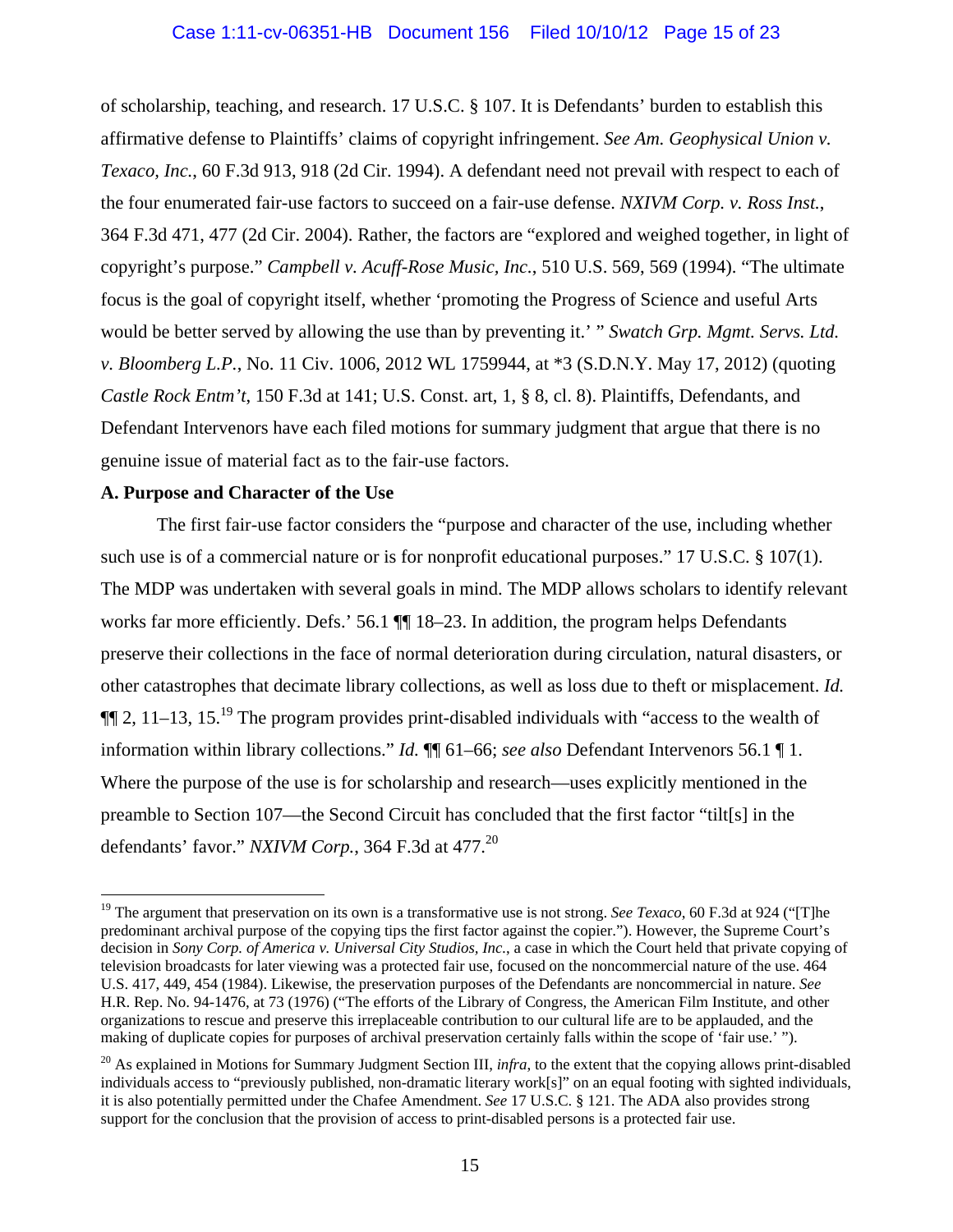#### Case 1:11-cv-06351-HB Document 156 Filed 10/10/12 Page 16 of 23

 The character of the use also suggests that the first prong is satisfied. Several university libraries have entered into agreements with Google whereby Google converts the hard-copy works in their libraries into digital format. Defs.' 56.1 ¶ 30. For works that are not in the public domain or for which an author has not "expressly authorized use," a search for a particular term reveals the pages on which the term is found and the number of times the term is found on each page. *Id.* ¶ 50. No actual text from the book is revealed, *id.*  $\parallel$  52, except to print-disabled library patrons at UM.<sup>21</sup>

 Transformative uses are likely to satisfy the first factor. *Campbell*, 510 U.S. at 575 ("The central purpose of this investigation is to see . . . whether the new work merely supersede[s] the objects of the original creation . . . or instead adds something new, with a further purpose or different character, altering the first with new expression, meaning, or message; it asks, in other words, whether and to what extent the new work is 'transformative.' ") (internal citations and quotation marks omitted). A transformative use may be one that actually changes the original work. However, a transformative use can also be one that serves an entirely different purpose. *Bill Graham Archives v. Dorling Kindersley Ltd.*, 448 F.3d 605, 609 (2d Cir. 2006) (affirming district court's conclusion that the use of entire copyrighted concert posters in a book "to document and represent the actual occurrence" of the concerts was different from the "dual purposes of artistic expression and promotion of the original use"). The use to which the works in the HDL are put is transformative because the copies serve an entirely different purpose than the original works: the purpose is superior search capabilities rather than actual access to copyrighted material. The search capabilities of the HDL have already given rise to new methods of academic inquiry such as text mining. $^{22}$ 

Several courts have upheld wholesale copying of works where the use and purpose for the copies was clearly distinguishable from those of the original. *See A.V. v. iParadigms, LLC*, 562 F.3d 630, 640 (4th Cir. 2009) (concluding that copying and archiving of student papers "was completely unrelated to expressive content and instead aimed at detecting and discouraging plagiarism"); *Perfect 10 v. Amazon.com, Inc.*, 508 F.3d 1146, 1165 (9th Cir. 2007) (finding that Google's copying

 $21$  Other Defendants in HathiTrust may provide such access in the future. For a description of the way in which UM's provision of access to print-disabled individuals has already revolutionized access for its users, see *supra* Background and see *infra* Motions for Summary Judgment Section III.

 $^{22}$  Mass digitization allows new areas of non-expressive computational and statistical research, often called "text" mining." One example of text mining is research that compares the frequency with which authors used "is" to refer to the United States rather than "are" over time. *See* Digital Humanities Amicus Br. 7 ("[I]t was only in the latter half of the Nineteenth Century that the conception of the United States as a single, indivisible entity was reflected in the way a majority of writers referred to the nation.").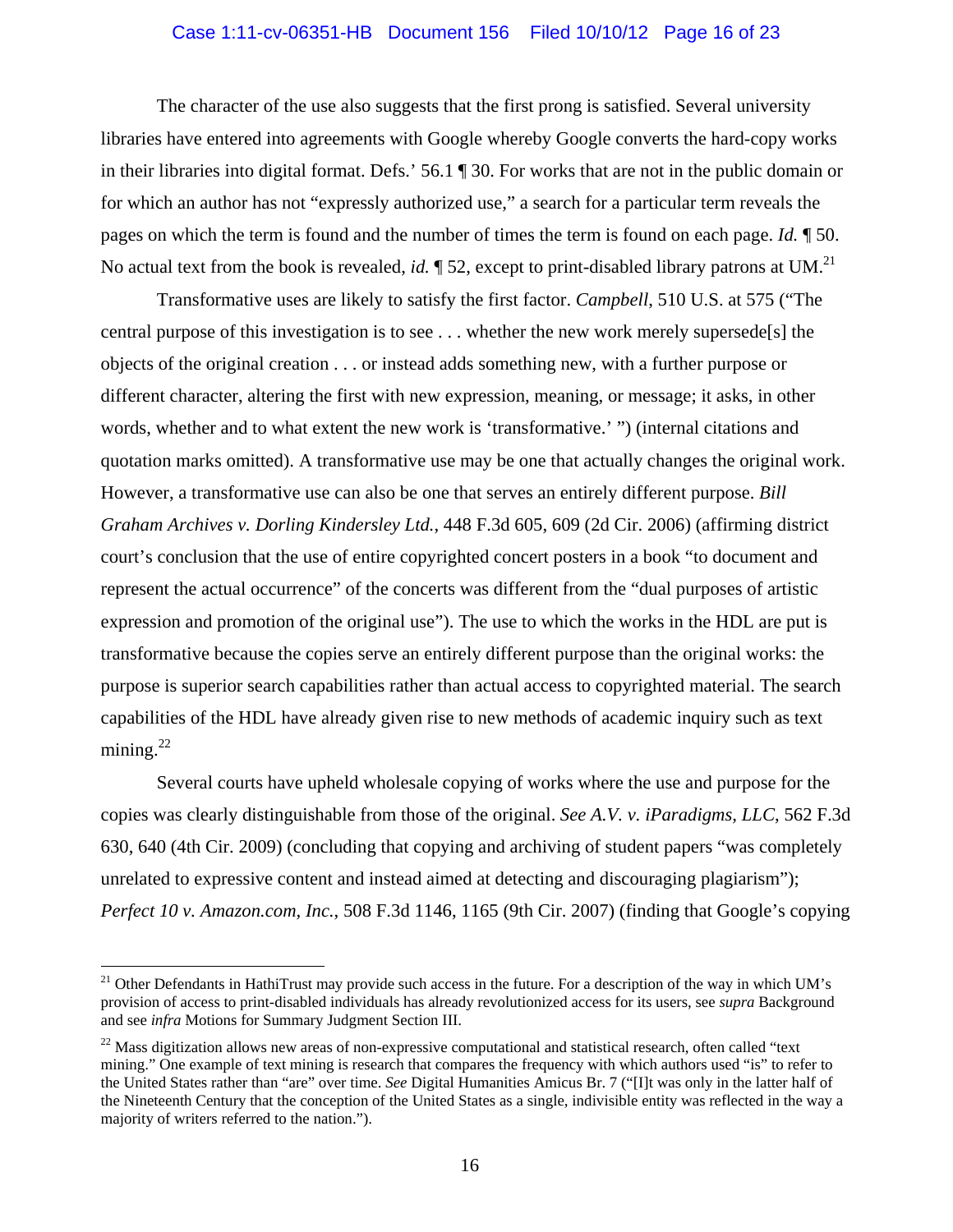## Case 1:11-cv-06351-HB Document 156 Filed 10/10/12 Page 17 of 23

of Internet content to make it searchable was transformative because "a search engine transforms the image into a pointer directing a user to a source of information"); *Kelly v. Arriba Soft Corp.*, 336 F. 3d 811, 819 (9th Cir. 2003) (finding that copying to produce exact replicas of artistic works displayed in thumbnail form on the internet to facilitate searches was transformative because it was "unrelated to any aesthetic purpose").<sup>23</sup> Plaintiffs' argument that the use is not transformative merely because defendants have not added anything "new" misses the point. *Perfect 10*, 508 F.3d at 1164 ("[E]ven making an exact copy of a work may be transformative so long as the copy serves a different function than the original work." $)^{24}$ 

 Plaintiffs also argue that Defendants are not shielded from charges of copyright infringement by virtue of their status as educational non-profits. The cases they cite in support of this claim are cases where the use being made by the non-profit was not transformative, as it is here. *See, e.g.*, *Encyclopedia Britannica Educ. Corp. v. Crooks*, 542 F. Supp. 1156, 1179 (W.D.N.Y. 1982) (concluding that fair use did not protect the actions of defendants, a non-profit educational organization, who videotaped plaintiff's television programs, copied them, and distributed them to be shown in schools). Likewise, Plaintiffs' argument that Defendants had a primarily "commercial" purpose when they allowed Google to digitize their libraries is without merit. Although Plaintiffs quote *A&M Records, Inc. v. Napster, Inc.*, 239 F.3d 1004, 1015 (9th Cir. 2001), for the point that Defendants cannot make "unauthorized copies of copyrighted works . . . to save the expense of purchasing authorized copies," this argument too is off the mark as to what Defendants use the copies for. While additional copies might have sufficed were Defendants' goal solely preservation, the purchase of additional paper copies, or even electronic copies, would not have allowed Defendants to create a searchable inventory of their works or provide access to print-disabled individuals on an equal footing with sighted individuals. Defendants satisfy the first factor not

<sup>&</sup>lt;sup>23</sup> Although Plaintiffs assert that the decisions in *Perfect 10* and *Arriba Soft* are distinguishable because in those cases the works were already available on the internet, Aug. 6, 2012 Tr. 19:2–4, I fail to see why that is a difference that makes a difference. As with Plaintiffs' attempt to bar the availability of fair use as a defense at all, this argument relies heavily on the incorrect assumption that the scale of Defendants' copying automatically renders it unlawful. Further, the student papers uploaded to a website to check for plagiarism in the *iParadigms* case were not available on the internet prior to the copying. 562 F.3d at 634.

<sup>&</sup>lt;sup>24</sup> The cases Plaintiffs cite are easily distinguishable. For example, in *Texaco*, 60 F.3d at 913, a corporation made photocopies of copyrighted articles for use by its researchers. The court concluded that the majority of the copies served "the same basic purpose that one would normally seek to obtain the original—to have it available on his shelf for ready reference." *Id.* at 919. Likewise, in *UMG Recordings, Inc. v MP3.com, Inc.*, 92 F. Supp. 2d 349, 351 (S.D.N.Y. 2000), the court found that conversion of CDs into computer files for use by users over the internet was not transformative because the use to which the copies were put was not different than the use for the originals.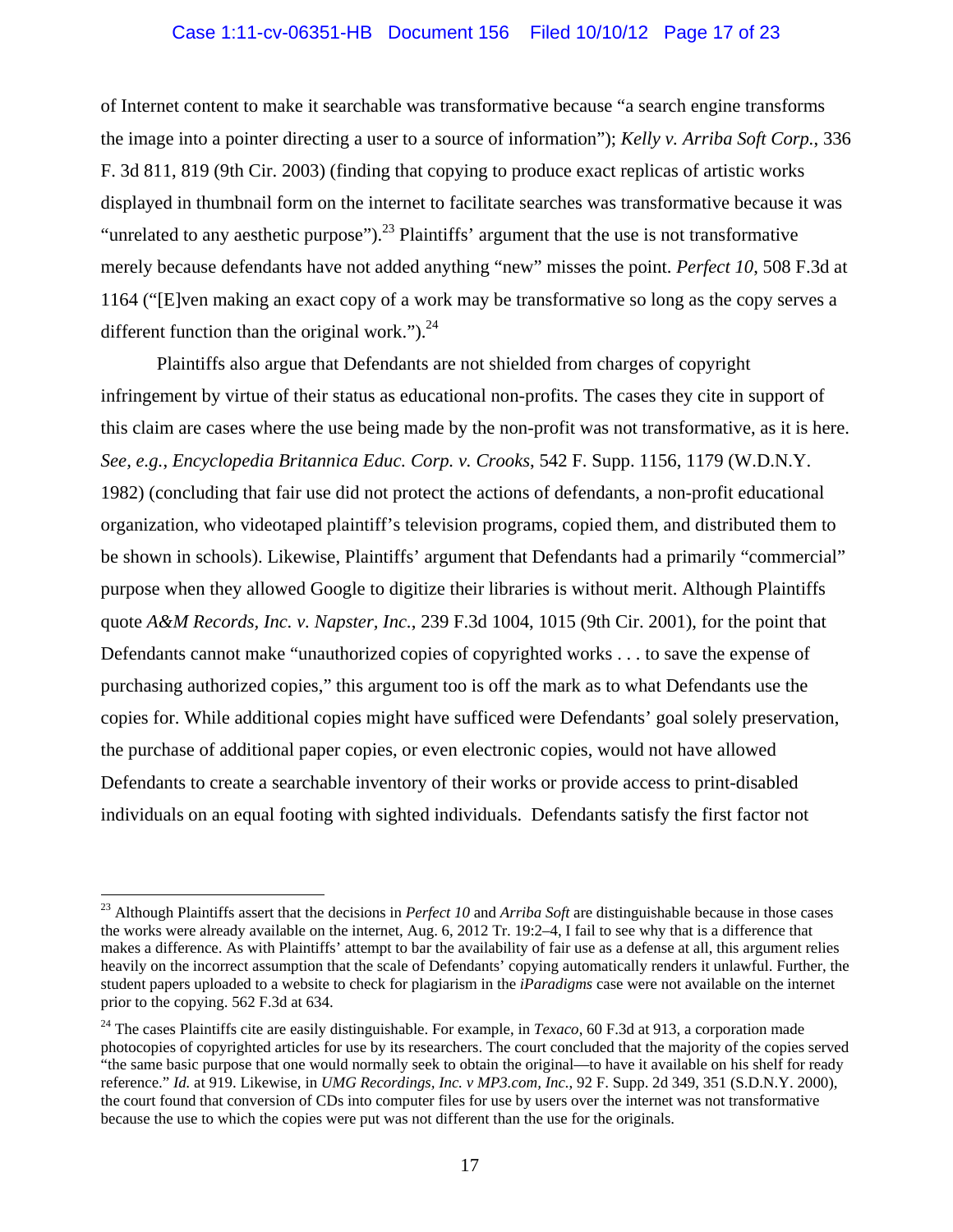#### Case 1:11-cv-06351-HB Document 156 Filed 10/10/12 Page 18 of 23

merely because they are non-profit institutions, but because the use to which the copies have been put is transformative.

 The use of digital copies to facilitate access for print-disabled persons is also transformative.25 Print-disabled individuals are not considered to be a significant market or potential market to publishers and authors. Def. Intervenors' MSJ 6 (citing Kerscher Decl. ¶ 17, 34). As a result, the provision of access for them was not the intended use of the original work (enjoyment and use by sighted persons) and this use is transformative. *See, e.g.*, *Perfect 10*, 508 F.3d at 1165. Even if it were not, "[m]aking a copy of a copyrighted work for the convenience of a blind person is expressly identified by the House Committee Report as an example of a fair use, with no suggestion that anything more than a purpose to entertain or to inform need motivate the copying." *Sony Corp. of Am. v. Universal City Studios, Inc*, 464 U.S. 417, 455 n.40 (1984).

#### **B. Nature of the Copyrighted Works**

"[S]ome works are closer to the core of intended copyright protection than others." *Campbell*, 510 U.S. at 586. Copying factual works is more likely fair use than copying creative works. *Blanch v. Koons*, 467 F.3d 244, 256 (2d Cir. 2006). However, where a use is transformative, the nature of the copyrighted works is not likely to "separate the fair use sheep from the infringing goats." *Campbell*, 510 U.S. at 586; *see also Harper & Row*, 471 U.S. at 546. Here, Plaintiffs identify 116 works that they allege were unlawfully digitized by Defendants as part of the MDP. Pls.' 56.1 ¶¶ 138–53. Approximately 76 percent of the identified works are fiction. Goldman Decl. ¶ 6. In the HDL as a whole, approximately 9 percent consists of prose fiction, poetry, and drama. Wilkin Decl. **[67.** Because the use is transformative, intended to facilitate key-word searches or access for print-disabled individuals, the second factor is not dispositive. *Bill Graham*, 448 F.3d at 612 ("[T]he second factor may be of limited usefulness where the creative work of art is being used for a transformative purpose.").

## **C. Amount of the Work Copied**

 $\overline{a}$ 

The third fair-use factor considers whether the amount of copying was reasonable in relation to the purpose. *Sony*, 464 U.S. at 449–50. "[T]he extent of permissible copying varies with the purpose and character of the use." *Campbell*, 510 U.S. at 586–87. The question is whether "no more was taken than necessary." *Id.* at 587. Sometimes it is necessary to copy entire works. *Bill Graham*, 448 F.3d at 613; *Arriba Soft*, 336 F.3d at 821. "Intermediate" copies may not be infringing when

 $25$  Plaintiffs suggestion at oral argument that print-disabled individuals could have "asked permission" of all the rights holders whose works comprise the HDL borders on ridiculous. Aug. 6, 2012 Tr. 11:13–12:8.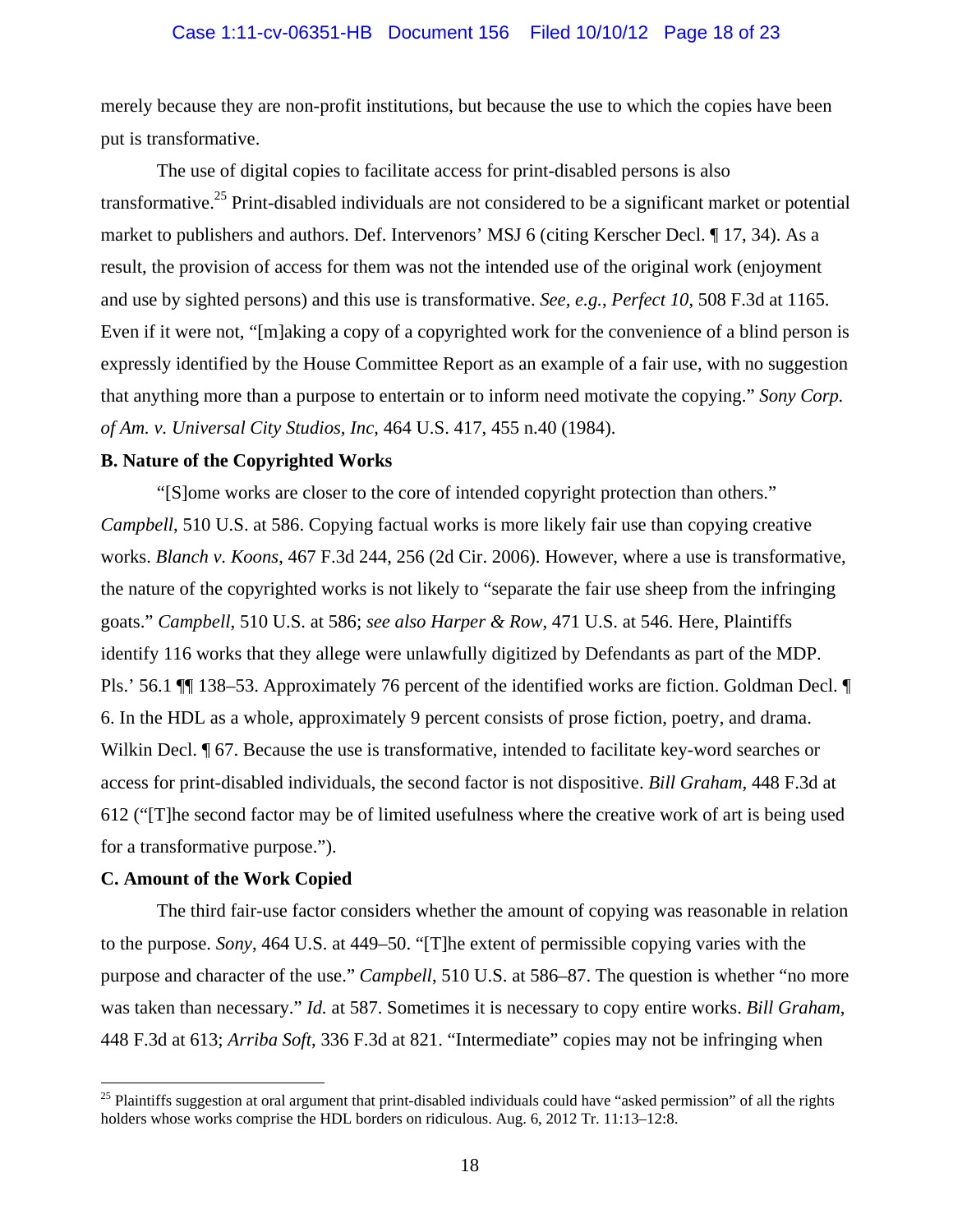## Case 1:11-cv-06351-HB Document 156 Filed 10/10/12 Page 19 of 23

that copying is necessary for fair use. *See Sundeman v. Seajay Soc'y, Inc.*, 142 F.3d 194, 206 (4th Cir. 1998) (finding that it was fair use to copy fragile manuscript so that the author of a critical review could study it without inflicting damage). Here, entire copies were necessary to fulfill Defendants' purposes of facilitation of searches and access for print-disabled individuals. *See Arriba Soft*, 336 F.3d at 821 ("If Arriba only copied part of the image, it would be difficult to identify it, thereby reducing the usefulness of the visual search engine."). Plaintiffs argue that Defendants did not need to retain copies to facilitate searches; however, the maintenance of an electronic copy was necessary to provide access for print-disabled individuals.<sup>26</sup>

#### **D. Impact on the Market for or Value of the Works**

 $\overline{a}$ 

The fourth factor examines "whether the secondary use usurps the market of the original work." *NXCIM Corp.*, 364 F.3d at 482. Courts consider "only those [markets] that the creators of original works would in general develop or license others to develop." *Campbell*, 510 U.S. at 591, 592 ("[W]hen . . . the second use is transformative, market substitution is at least less certain, and market harm may not be so readily inferred."). Where a use is noncommercial, as it is here, the plaintiff must show "by a preponderance of the evidence that some meaningful likelihood of future harm exists", *Sony*, 464 U.S. at 451, a test Plaintiffs fail at least on this fact pattern.<sup>27</sup>

 Plaintiffs allege market harm on several distinct bases. First, they argue that "[e]ach digital copy of a book that Defendants created . . . rather than [purchased] through lawful channels, represents a lost sale." Pls.' MSJ 22. This argument ignores the fact that purchase of an additional copy would not have allowed either full-text searches or access for the print-disabled individuals, two transformative uses that are central to the MDP.

Plaintiffs' second argument is that Defendants have "expose[d] Plaintiffs' property to immense security risks that have the potential to cannibalize the book market through . . . widespread internet piracy." *Id.* at 23. However, the expert economist that Plaintiffs rely on in support of this argument admitted that he was unfamiliar with the security procedures in place at the Universities. Edelman Dep. at 248:11–12 ("I don't know about all of the security systems that [the

 $26$  Not to mention that it would be a tremendous waste of resources to destroy the electronic copies once they had been made for search purposes, both from the perspective of the provision of access for print-disabled individuals and from the perspective of protecting fragile paper works from future deterioration.

 $^{27}$  Plaintiffs argue that Defendants uses cannot be considered noncommercial because of their relationship with Google. Pls.' Opp'n to Defs.' MSJ 12. Although the relationship between Google and Defendants is potentially relevant to the uses of the works made by Google, that issue is not before this Court. My determination that the Defendants' uses are noncommercial relies on the uses actually made by Defendants in this case, that is, text searches, access for printdisabled persons, and preservation.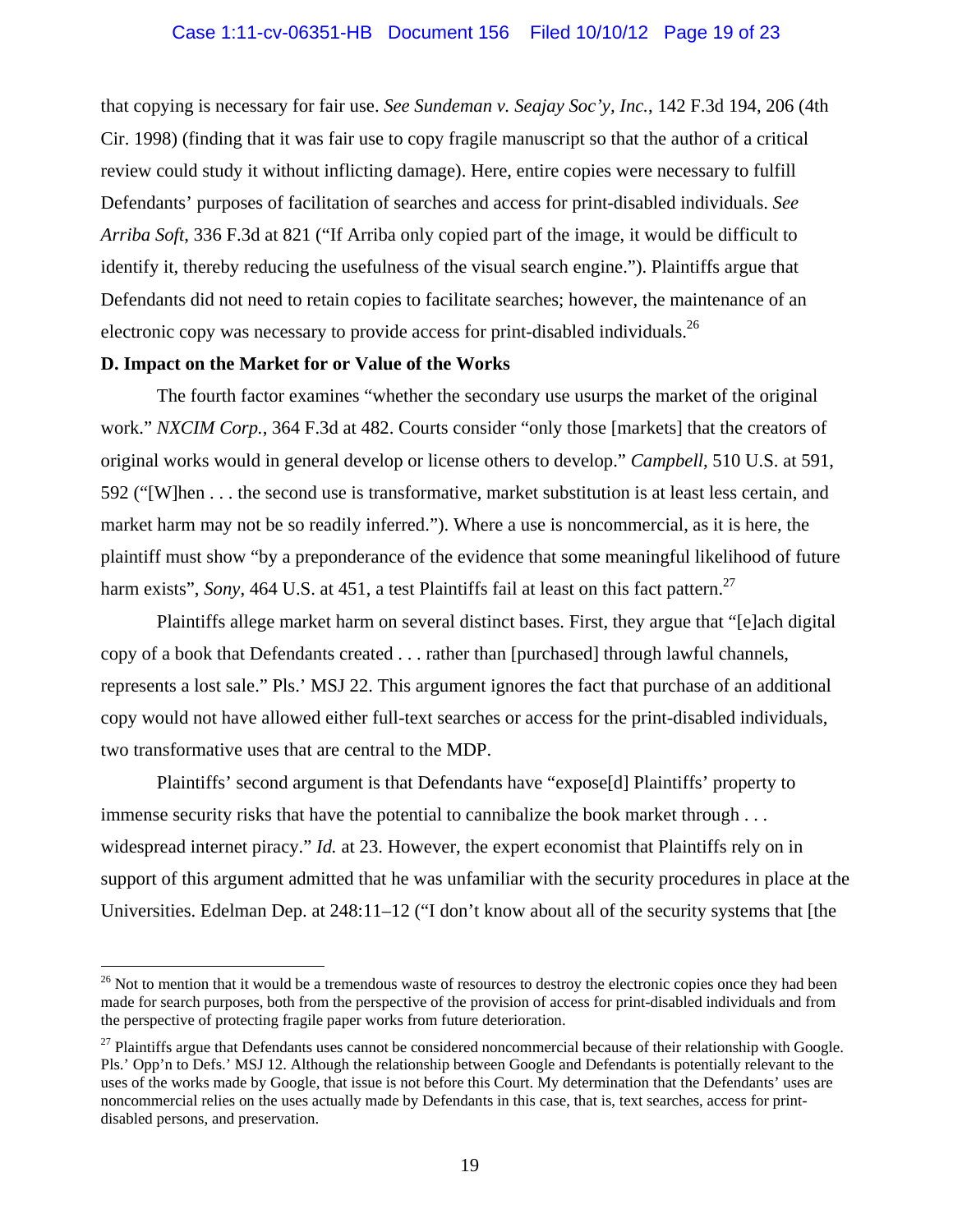#### Case 1:11-cv-06351-HB Document 156 Filed 10/10/12 Page 20 of 23

Libraries] have."). Defendants respond with a declaration from the individual in charge of security for the works in the HDL, who describes the security measures in place, Snavely Decl. ¶¶ 6–27, and notes that the Libraries have been certified as a trustworthy depository by the Center for Research Libraries. *Id.* 17; Wilkin Decl. 11 91–99. Plaintiffs' unsupported argument fails to demonstrate a meaningful likelihood of future harm.

Finally, Plaintiffs argue that "Defendants activities will harm Plaintiffs by undermining existing and emerging licensing opportunities" such as a "collective management system [which would] permit certain of the activities of the Defendants in this case while providing compensation to copyright owners." Pls.' MSJ 25–27. Plaintiffs admit that they cannot identify "any specific, quantifiable past harm, or any documents relating to such past harm." Petersen Decl.  $\P$ [2–21.<sup>28</sup>] Plaintiffs' argument about a potential market is conjecture. *Perfect 10*, 508 F.3d at 1168 (rejecting argument that there was hypothetical harm to the market for thumbnail images on mobile phones). "Were a court automatically to conclude in every case that potential licensing revenues were impermissibly impaired simply because the secondary user did not pay a fee for the right to engage in the use, the fourth factor would *always* favor the copyright owner." *Bill Graham*, 448 F.3d at 614 (citation omitted). A copyright holder cannot preempt a transformative market. *Id.* Although Plaintiffs cite the Second Circuit's decision in *Texaco*, 60 F.3d at 930, for the proposition that this Court ought to consider the "impact on potential licensing opportunities," they omit the remainder of the quote, which concludes that courts should consider "only traditional, reasonable or likely to be developed markets."<sup>29</sup> Because I conclude that at least two of the uses are transformative—that is, the provision of search capabilities and access for print-disabled individuals—any harm arises, if at all, to a "transformative market." *Bill Graham*, 448 F.3d at 614 ("Appellant asserts that it established a market for licensing its images, and in this case expressed a willingness to license images. . . . Neither of these arguments shows impairment to a traditional, as opposed to a transformative market."). A use that "falls within a transformative market" does not cause the copyright holder to "suffer market harm due to the loss of license fees."*Id.* at 615.

Defendants offer substantial evidence that it would be prohibitively expensive to develop a market to license the use of works for search purposes, access for print-disabled individuals, or preservation purposes. Waldfogel Decl. ¶¶ 7, 22–24 (estimating that the costs of such a license as to

 $28$  The deposition of one of the Plaintiffs, in which he states that "colloquially, one copy of my book has been stolen," May 31, 2012 Stiles Dep. Tr. 163:10, is unpersuasive because, as noted, the purchase of an additional copy would not have allowed Defendants to make the transformative uses of the works that they sought.

<sup>&</sup>lt;sup>29</sup> The use in *Texaco* was also a commercial, non-transformative use by a for-profit entity. 60 F.3d at 931.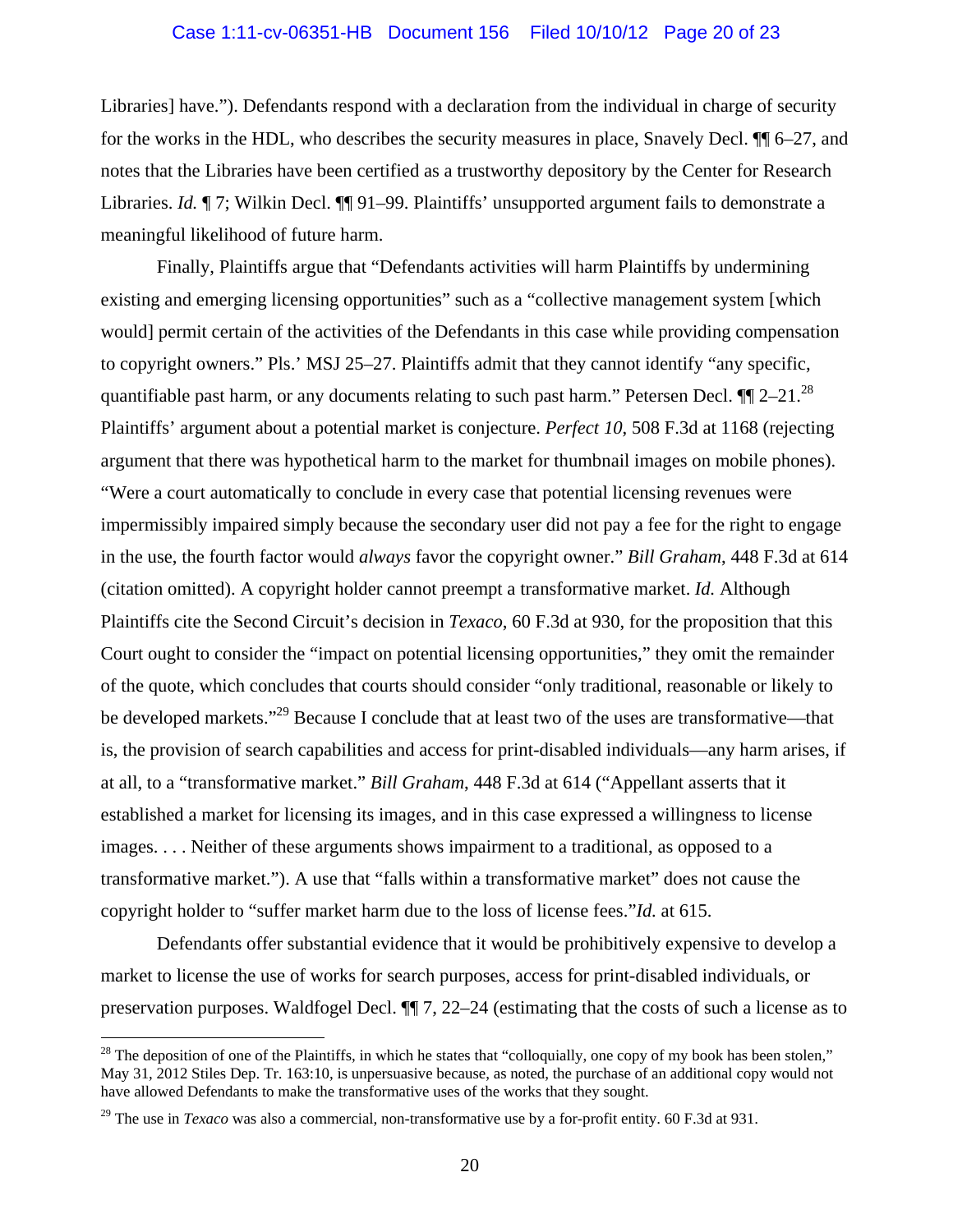#### Case 1:11-cv-06351-HB Document 156 Filed 10/10/12 Page 21 of 23

the works in the HDL would be in the neighborhood of \$569 million and that the potential revenue generated would not cover these costs so it was not a "commercially viable endeavor"). This also assumes that the holder of each copyright could be identified, *id.* ¶ 24, a tenuous assumption to say the least. Plaintiffs characterize this as an argument that "it is permissible to steal the goods if it is too expensive to buy them." Pls.' MSJ 15. However, Defendants argue that the high costs will prohibit the formation of a viable market *in the first place*, and as a consequence there will be no one to buy the goods from. Although Plaintiffs assert that the Copyright Clearance Center ("CCC") could eventually develop a license for the uses to which Defendants put the works, *see* Gervais Decl., the CCC has no plans to provide for or develop such a license. Petersen Opp'n Decl. ¶ 9. Even if Congress will eventually find a way to regulate this area of the law, "it is not the [court's] job to apply laws that have not yet been written." *Sony*, 464 U.S. at 456.

The provision of access for print-disabled individuals likewise does not significantly impact a market. Kerscher Decl. ¶ 34. At oral argument, Plaintiffs repeatedly emphasized that "only 32" print-disabled students had signed up to participate in the program at the UM. *See, e.g.*, Aug. 6, 2012 Tr. 15:6–7. This argument only emphasizes that print-disabled individuals are a tiny minority, and the development of a market to provide them with access on the scale of the MDP is consequently almost impossible to fathom.<sup>30</sup> This argument overlooks the fact that it is minorities such as this that Congress sought to protect through enactments like the ADA.

## **E. Balancing the Fair-Use Factors**

 The totality of the fair-use factors suggest that copyright law's "goal of promoting the Progress of Science . . . would be better served by allowing the use than by preventing it." *Bill Graham*, 448 F.3d at 608 (quotation marks omitted). The enhanced search capabilities that reveal no in-copyright material, the protection of Defendants' fragile books, and, perhaps most importantly, the unprecedented ability of print-disabled individuals to have an equal opportunity to compete with their sighted peers in the ways imagined by the ADA protect the copies made by Defendants as fair use to the extent that Plaintiffs have established a *prima facie* case of infringement.<sup>31</sup> In addition to the briefs submitted by the parties, the two memoranda filed by amici further confirm that the underlying rationale of copyright law is enhanced by the HDL. *See* Library Amici Br. ("The public derives tremendous benefit from HDL, and authors stand to gain very little if the public is deprived

<sup>&</sup>lt;sup>30</sup> Plaintiffs also argue that nonconsumptive research such as text mining, *see supra* note 22 and accompanying text, causes harm because authors might one day pay for licenses to use works in this manner. Again, the harm identified here is "speculative, and, at best, minimal." *Sony*, 464 U.S. at 454 (citation omitted).

<sup>&</sup>lt;sup>31</sup> *See supra* note 18 and accompanying text.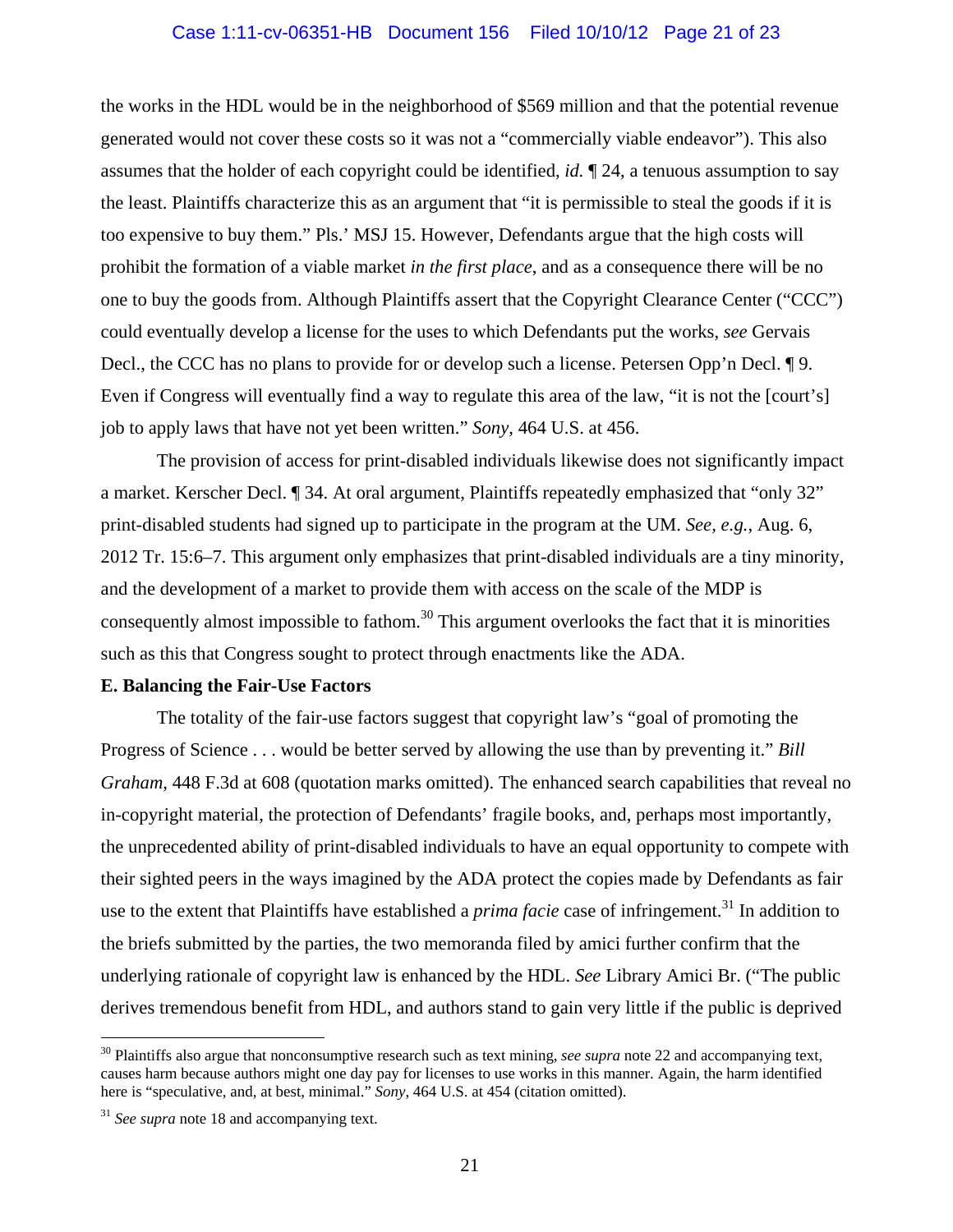of this resource."); Digital Humanities Amicus Br. (describing the use of metadata and text mining, which "could actually enhance the market for the underlying work, by causing researchers to revisit the original work and reexamine it in more detail"). Although I recognize that the facts here may on some levels be without precedent, I am convinced that they fall safely within the protection of fair use such that there is no genuine issue of material fact. I cannot imagine a definition of fair use that would not encompass the transformative uses made by Defendants' MDP and would require that I terminate this invaluable contribution to the progress of science and cultivation of the arts that at the same time effectuates the ideals espoused by the ADA.<sup>32</sup>

# **III. ACCESS FOR PRINT-DISABLED INDIVIDUALS: THE ADA & COPYRIGHT LAW**

The provision of equal access to copyrighted information for print-disabled individuals is mandated by the ADA and the Rehabilitation Act of 1976. The impetus for the ADA was Congress' explicit conclusion that people with disabilities historically had been denied "the opportunity to compete on an equal basis and to pursue those opportunities for which our free society is justifiably famous." 42 U.S.C. § 12101(a)(8); Maurer Decl. ¶ 7 ("[Blind students] compete under a severe handicap. That handicap is not lack of sight, but a lack of access to information in a world in which information is the key to success."). To begin to remedy this injustice, the ADA "provide[s] a clear and comprehensive national mandate for the elimination of discrimination against individuals with disabilities." *Id.* § 12101(b)(1). Congress imposed on institutions an obligation to provide equal access and recognized that "technological advances . . . may require public accommodations to provide auxiliary aids and services in the future which today they would not be required because they would be held to impose undue burdens on such entities." H.R. Rep. 101-485(II), at 108 (1990).

Under the Chafee Amendment to the Copyright Act, "authorized entit(ies)" are permitted "to reproduce or distribute copies . . . of a previously published, non-dramatic literary work . . . in specialized formats exclusively for use by the blind or other persons with disabilities." 17 U.S.C. § 121. An "authorized entity" is a nonprofit organization or governmental agency "that has a primary mission to provide specialized services relating to training, education, or adaptive reading or information access needs of blind or other persons with disabilities." *Id.* at § 121(d)(1). The ADA requires that libraries of educational institutions have a primary mission to reproduce and distribute

<sup>&</sup>lt;sup>32</sup> As noted *supra* Motions for Judgment on the Pleadings Section II.B, Congress expanded the copying permitted to libraries with the enactment of Section 108. I need not decide if the MDP fits within the parameters of 17 U.S.C. § 108 because it unquestionably fits within the definition of fair use. *See* 17 U.S.C. § 108(f)(4) (stating that this section "in [no] way affects the right of fair use as provided by section 107").